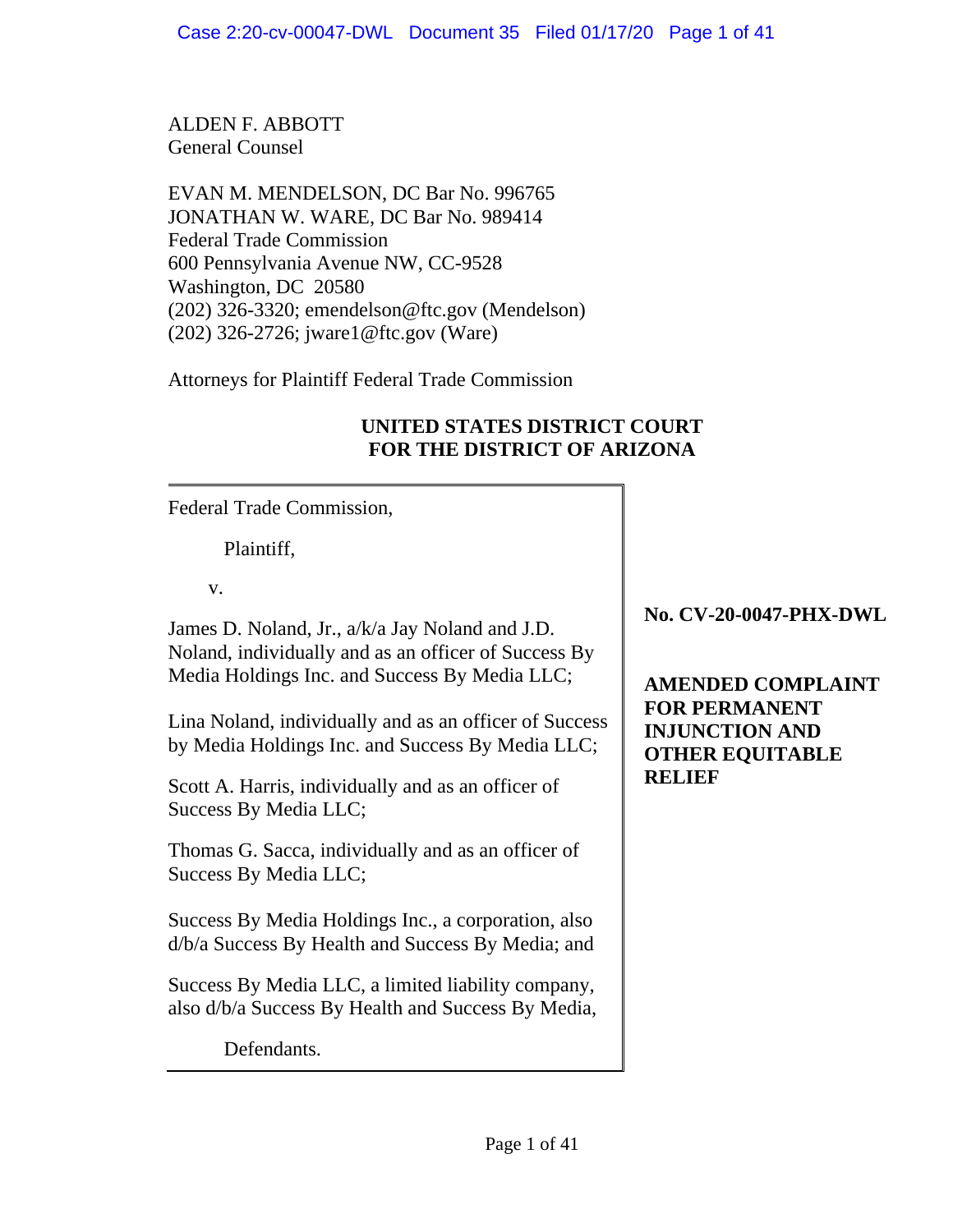#### Case 2:20-cv-00047-DWL Document 35 Filed 01/17/20 Page 2 of 41

Plaintiff, the Federal Trade Commission ("FTC" or "Commission"), for its Amended Complaint alleges:

1. The FTC brings this action under Sections 13(b) and 19 of the Federal Trade Commission Act ("FTC Act"), 15 U.S.C. §§ 53(b), 57b; the Mail, Internet, or Telephone Order Merchandise Rule ("Merchandise Rule"), 16 C.F.R. Part 435; and the Rule Concerning Cooling-Off Period for Sales Made at Homes or at Certain Other Locations ("Cooling-Off Rule"), 16 C.F.R. Part 429, to obtain temporary, preliminary, and permanent injunctive relief, rescission or reformation of contracts, restitution, the refund of monies paid, disgorgement of ill-gotten monies, and other equitable relief for Defendants' acts or practices in violation of Section 5(a) of the FTC Act, 15 U.S.C. § 45(a), and in violation of the Merchandise Rule and the Cooling-Off Rule.

### **JURISDICTION AND VENUE**

2. This Court has subject matter jurisdiction pursuant to 28 U.S.C. §§ 1331, 1337(a), and 1345, and 15 U.S.C. §§ 57b.

3. Venue is proper in this district under 28 U.S.C. § 1391(b)(2-3) and 15 U.S.C. § 53(b).

#### **PLAINTIFF**

4. The FTC is an independent agency of the United States Government created by statute. 15 U.S.C. §§ 41-58. The FTC enforces Section 5(a) of the FTC Act, 15 U.S.C. § 45(a), which prohibits unfair or deceptive acts or practices in or affecting commerce. The FTC also enforces the Merchandise Rule, 16 C.F.R. Part 435, which requires mail-, Internet-, or phone-based sellers to have a reasonable basis for advertised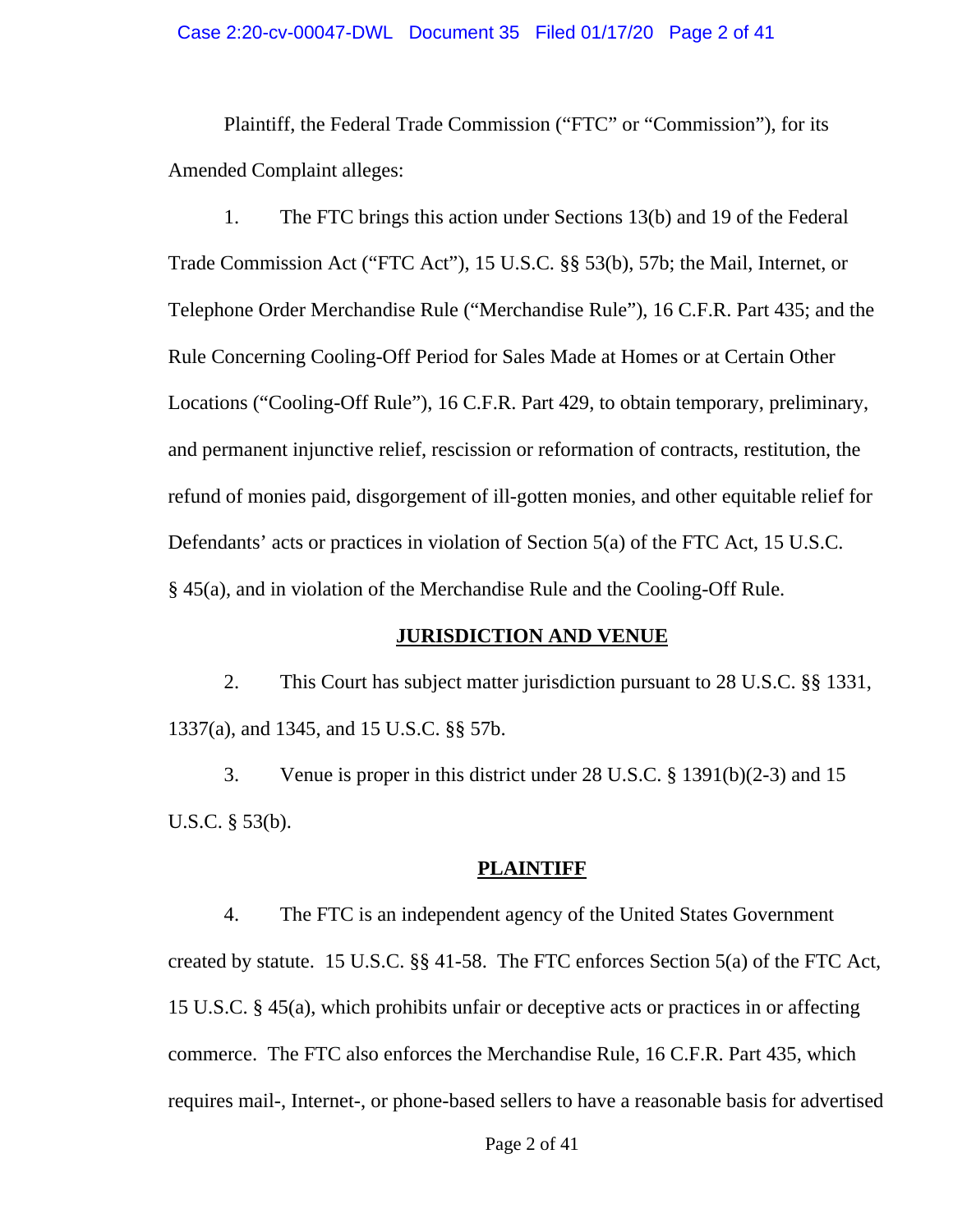#### Case 2:20-cv-00047-DWL Document 35 Filed 01/17/20 Page 3 of 41

shipping times, and, when sellers cannot meet promised shipping times or ship within 30 days, to obtain the buyer's consent for a delay or provide a refund. The FTC also enforces the Cooling-Off Rule, 16 C.F.R. Part 429, which requires sellers of certain goods or services at places other than the seller's place of business to notify purchasers of their right to cancel the transaction within three business days.

5. The FTC is authorized to initiate federal district court proceedings, by its own attorneys, to enjoin violations of the FTC Act, the Merchandise Rule, and the Cooling-Off Rule, and to secure such equitable relief as may be appropriate in each case, including rescission or reformation of contracts, restitution, the refund of monies paid, and the disgorgement of ill-gotten monies. 15 U.S.C. §§ 53(b), 57b; 16 C.F.R. Part 435; 16 C.F.R. Part 429.

### **DEFENDANTS**

6. Defendant Success By Media Holdings Inc. ("SBM Holdings"), also doing business as Success By Health ("SBH") and Success By Media, is a Nevada corporation with its principal place of business at 2875 Saint Rose Parkway, Suite 100, Henderson, NV 89052. SBM Holdings transacts or has transacted business in this District and throughout the United States. SBH is or was an unincorporated division of SBM Holdings.

7. Defendant Success By Media LLC ("Success By Media"), also doing business as SBH and Success By Media, is a Nevada limited liability company with its principal place of business at 2875 Saint Rose Parkway, Suite 100, Henderson, NV 89052. Success By Media transacts or has transacted business in this District and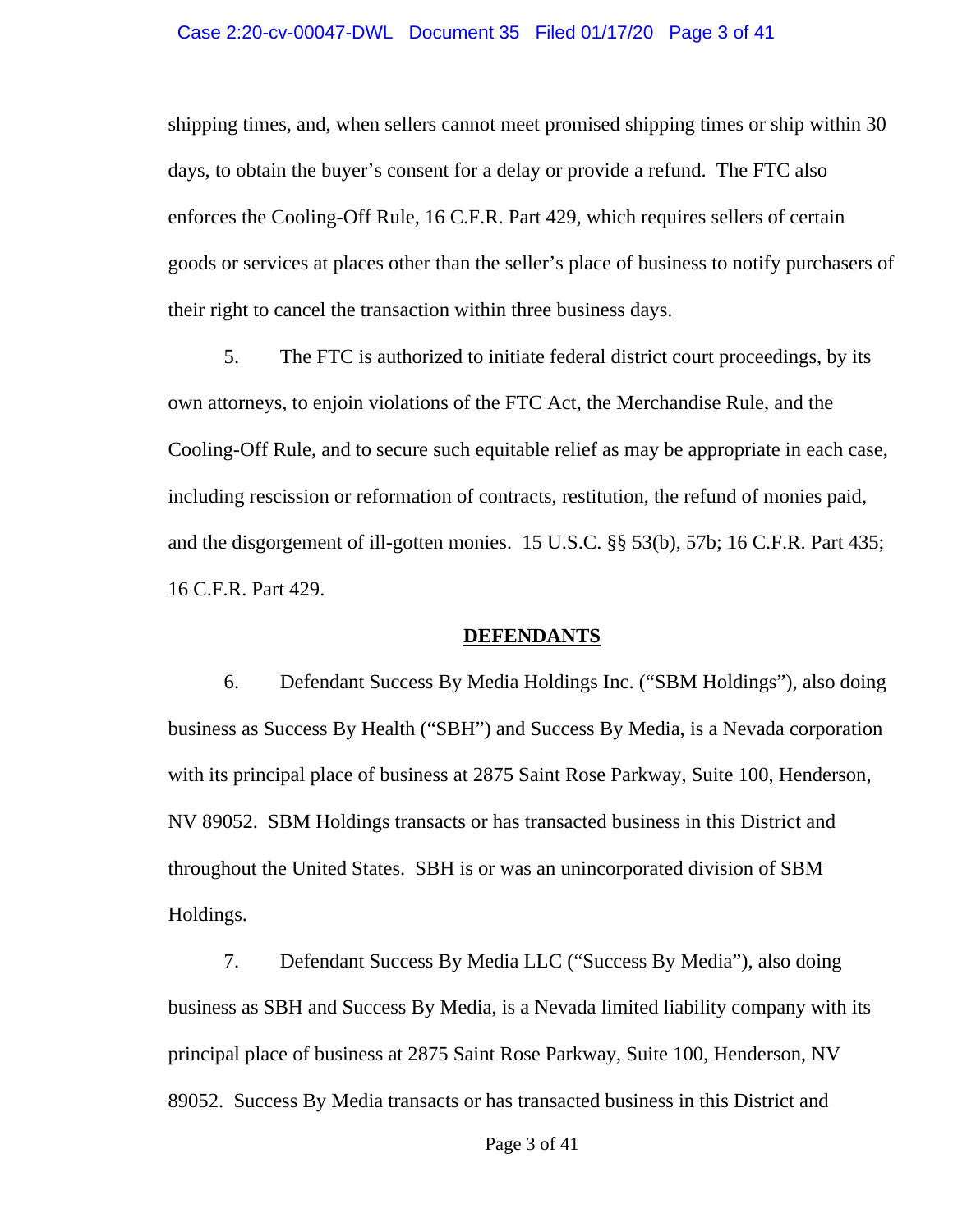#### Case 2:20-cv-00047-DWL Document 35 Filed 01/17/20 Page 4 of 41

throughout the United States. Success By Media is a wholly owned subsidiary of SBM Holdings. SBH is or was an unincorporated division of Success By Media.

8. Defendant James D. Noland, Jr. ("Jay Noland"), also known as Jay Noland and J.D. Noland, is an owner, director, chief executive officer, president, and treasurer of SBM Holdings. He also is a manager and chief executive officer, and previously was an owner, of Success By Media and the founder and chief executive officer of SBH. At all times material to this Amended Complaint, acting alone or in concert with others, he has formulated, directed, controlled, had the authority to control, or participated in the acts and practices of Success By Media, SBM Holdings, and SBH, including the acts and practices set forth in this Amended Complaint. Defendant Jay Noland, in connection with the matters alleged herein, transacts or has transacted business in this District and throughout the United States.

9. Defendant Lina Noland (together with Jay Noland, the "Nolands") is an owner, officer, director, and corporate secretary of SBM Holdings. She also is a manager, and previously was an owner, of Success By Media. At all times material to this Amended Complaint, acting alone or in concert with others, she has formulated, directed, controlled, had the authority to control, or participated in the acts and practices of Success By Media, SBH Holdings, and SBH, including the acts and practices set forth in this Amended Complaint. Defendant Lina Noland, in connection with the matters alleged herein, transacts or has transacted business in this District and throughout the United States.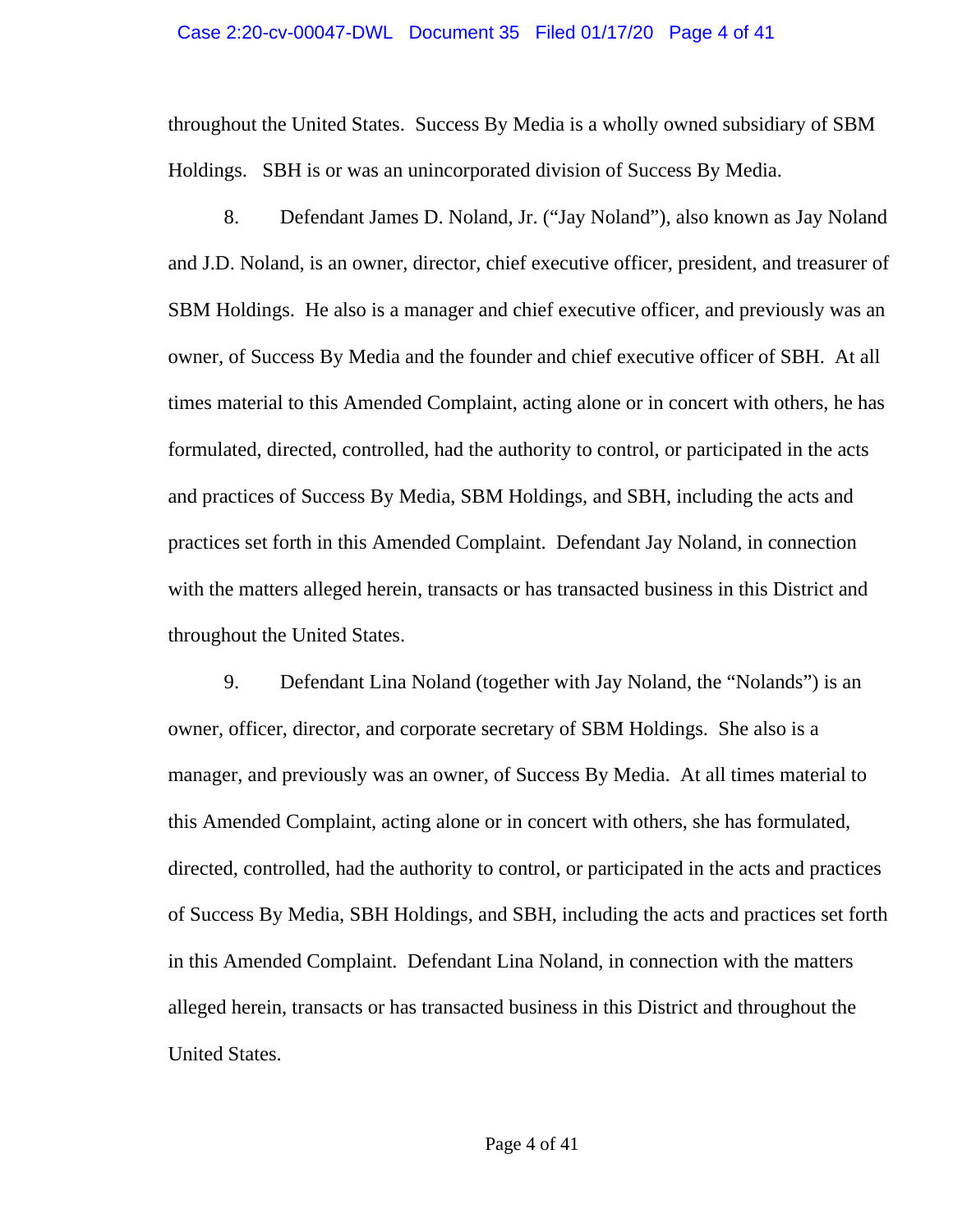#### Case 2:20-cv-00047-DWL Document 35 Filed 01/17/20 Page 5 of 41

10. Defendant Scott A. Harris ("Harris") is the president and an officer, and previously was a senior field advisor, of Success By Media and SBH. At all times material to this Amended Complaint, acting alone or in concert with others, he has formulated, directed, controlled, had the authority to control, or participated in the acts and practices of Success By Media and SBH, including the acts and practices set forth in this Amended Complaint. Defendant Harris, in connection with the matters alleged herein, transacts or has transacted business in this District and throughout the United States.

11. Defendant Thomas G. Sacca ("Sacca") is the chief visionary officer, and was previously the chief sales officer and a senior field advisor, of Success By Media and SBH. At all times material to this Amended Complaint, acting alone or in concert with others, he has formulated, directed, controlled, had the authority to control, or participated in the acts and practices of Success By Media and SBH, including the acts and practices set forth in this Amended Complaint. Defendant Sacca, in connection with the matters alleged herein, transacts or has transacted business in this District and throughout the United States.

### **COMMON ENTERPRISE**

12. Defendants SBM Holdings and Success By Media (collectively, "SBM Defendants") have operated as a common enterprise while engaging in the unlawful acts and practices described below. SBM Defendants have conducted the business described below through both SBM Holdings and Success By Media, which have or had common ownership, officers, managers, business functions, and office locations. Because the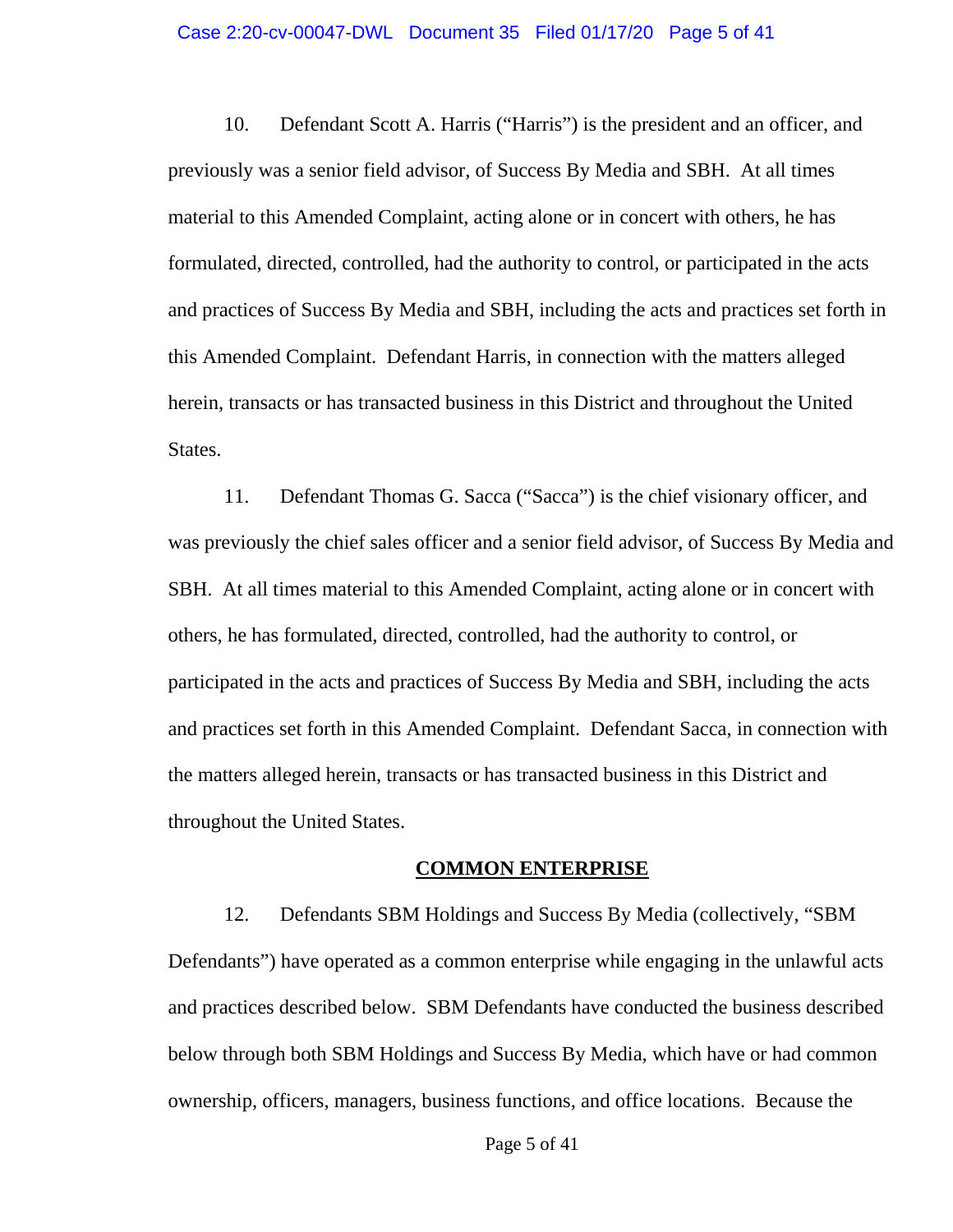#### Case 2:20-cv-00047-DWL Document 35 Filed 01/17/20 Page 6 of 41

SBM Defendants have operated as a common enterprise, each of them is jointly and severally liable for the acts and practices alleged below.

13. Defendants Jay Noland, Lina Noland, Harris, and Sacca had knowledge of, and have formulated, directed, controlled, had the authority to control, or participated in, the acts and practices of the SBM Defendants that constitute the common enterprise. According to Harris, the Nolands were involved in product development, website development, sales, overseeing management, and "pretty much everything you see.... Mr. Noland and his wife Lina Noland, they've got, they're all, they're all involved in all of it."

### **COMMERCE**

14. At all times material to this Amended Complaint, Defendants have maintained a substantial course of trade in or affecting commerce, as "commerce" is defined in Section 4 of the FTC Act, 15 U.S.C. § 44.

# **DEFENDANTS' BUSINESS ACTIVITIES**

## **Overview**

15. SBM Defendants' unincorporated SBH division distributes coffee, tea, and dietary supplements through a network of independent distributors called "Affiliates."

16. To convince consumers to enroll as Affiliates, Defendants claim that Affiliates likely can replace their job income in six months and become financially free (and never have to work again) in 18 months by working hard and following Defendants' instructions.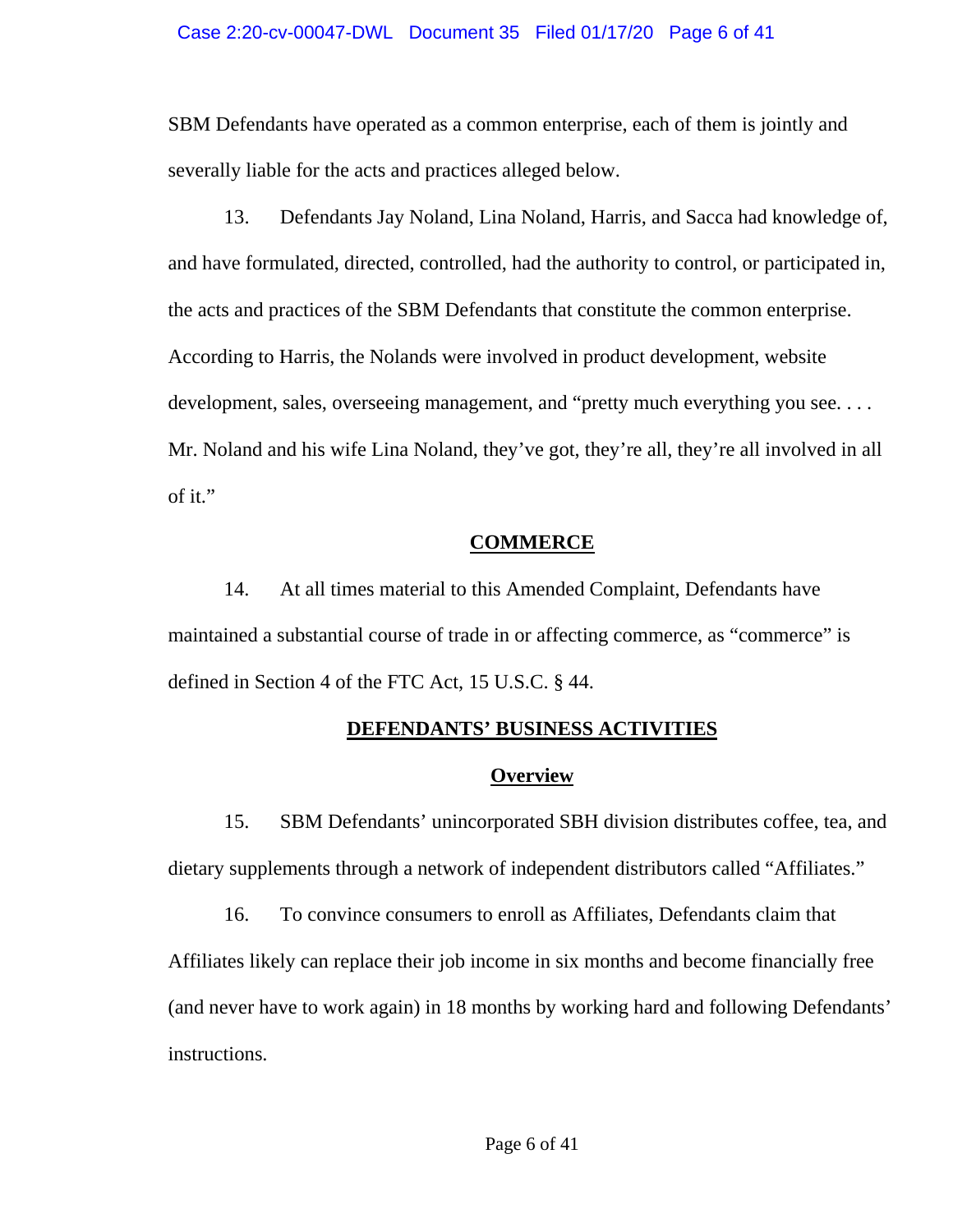#### Case 2:20-cv-00047-DWL Document 35 Filed 01/17/20 Page 7 of 41

17. These claims are false, and, in reality, Defendants have been operating a pyramid scheme since SBH's inception in or about July 2017. Most SBH Affiliates have lost money in the program. SBH's commission plan emphasizes and incentivizes recruiting new Affiliates over selling products to ultimate users or consumers outside of the organization. SBH's business practices also make it unlikely that Affiliates can meaningfully earn money by selling products to outside customers.

18. In many instances, Defendants fail to timely ship products to Affiliates and other consumers who place product orders. When those consumers complain to the company, seek a refund from the company, or seek a chargeback through their credit card company, Defendants respond with threats and lawsuits.

19. Defendants also host SBH and Success by Media events at hotels and additional locations other than their place of business. At those sometimes-mandatory events, Defendants use high-pressure sales tactics to force Affiliates to buy expensive consumer goods and services, including SBH products and tickets to future training events, without informing Affiliates of their legal right to cancel those transactions.

### **The SBH Marketing Scheme**

20. Consumers pay an annual membership fee of \$49 to become SBH Affiliates, making them eligible to sell SBH products and receive rewards for doing so.

21. Each SBH Affiliate receives a distinct URL that directs consumers to the Affiliate's SBH website, a duplicate of the main SBH website. Product purchases made on either the Affiliate's copy of the SBH website (the "Affiliate Website") or on the main SBH website are handled identically—SBH receives the proceeds of the transaction and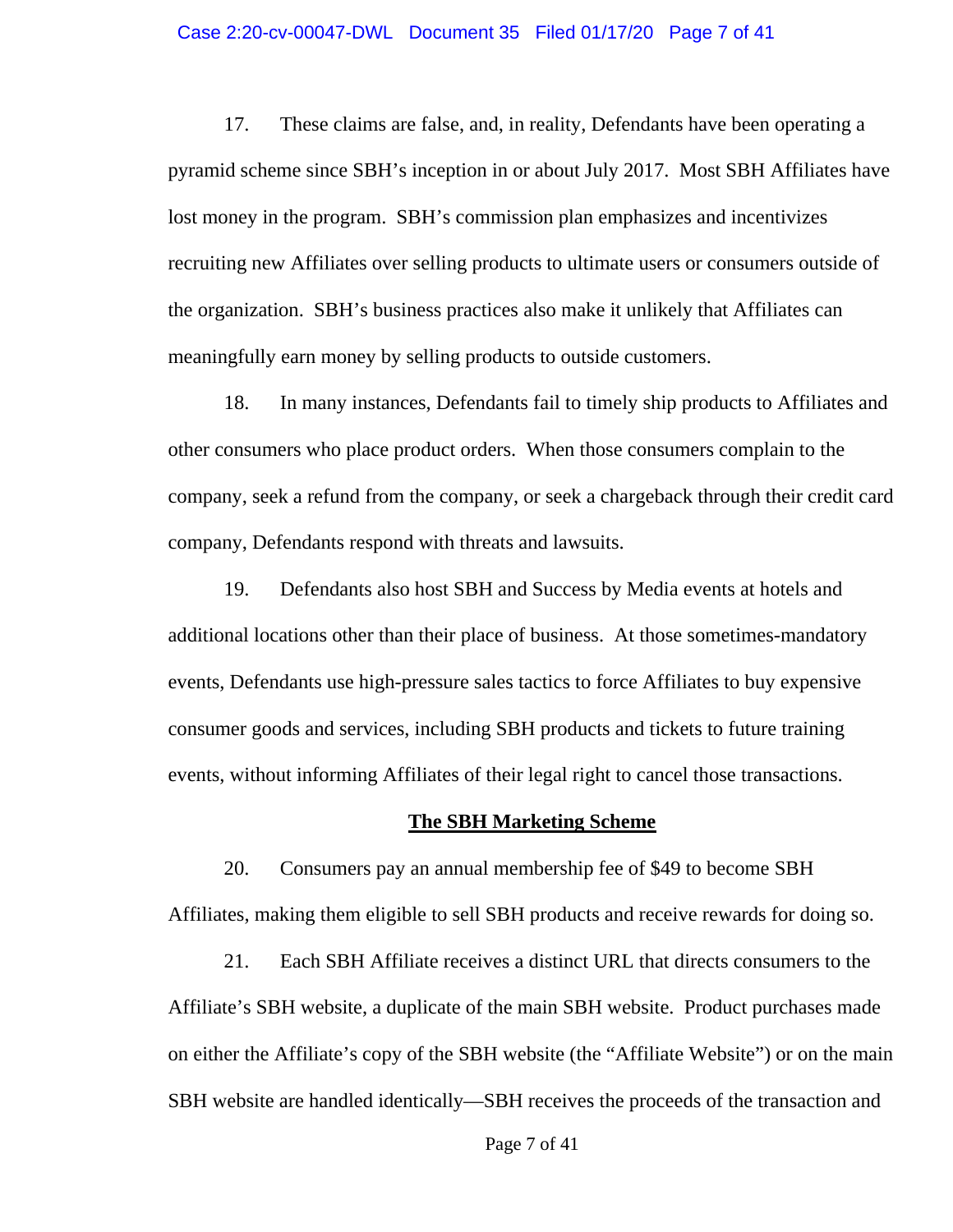#### Case 2:20-cv-00047-DWL Document 35 Filed 01/17/20 Page 8 of 41

is responsible for fulfilling and shipping the order. Purchases made by Affiliates or non-Affiliates on an Affiliate Website, including purchases made by the Affiliate himself or herself, result in the Affiliate receiving credit for the sale toward commissions.

22. Any member of the public can buy SBH products from the company's website, or an Affiliate Website, at the same "wholesale" price that SBH offers to Affiliates. SBH sets the pricing both on its website and on the Affiliate Websites. Affiliates do not have the ability to offer different prices on the internet.

23. Only SBH Affiliates are eligible to recruit a "downline" of additional SBH Affiliates and to earn commissions and other rewards based on purchases made through their own or their downline's Affiliate Websites.

24. In practice, because SBH requires Affiliates to accrue \$20 in commission before they can receive a payout and because SBH commissions generally do not exceed 10% of the purchase amount, an Affiliate or his or her downline must purchase, or generate purchases of, at least \$200 from SBH before the Affiliate can receive any commission.

25. Affiliates only become eligible for certain rewards by increasing their SBH "rank." The current 11 ranks range from "Business Affiliate" ("BA"), which requires \$5,000 in monthly purchase volume from the Affiliate and the Affiliate's downline, to "5 Star Diamond," which requires \$1.25 million in monthly purchase volume from the Affiliate and the Affiliate's downline. To qualify for each rank, no more than 50% of the Affiliate's qualifying purchase volume can come from a single downline Affiliate or that Affiliate's own downline.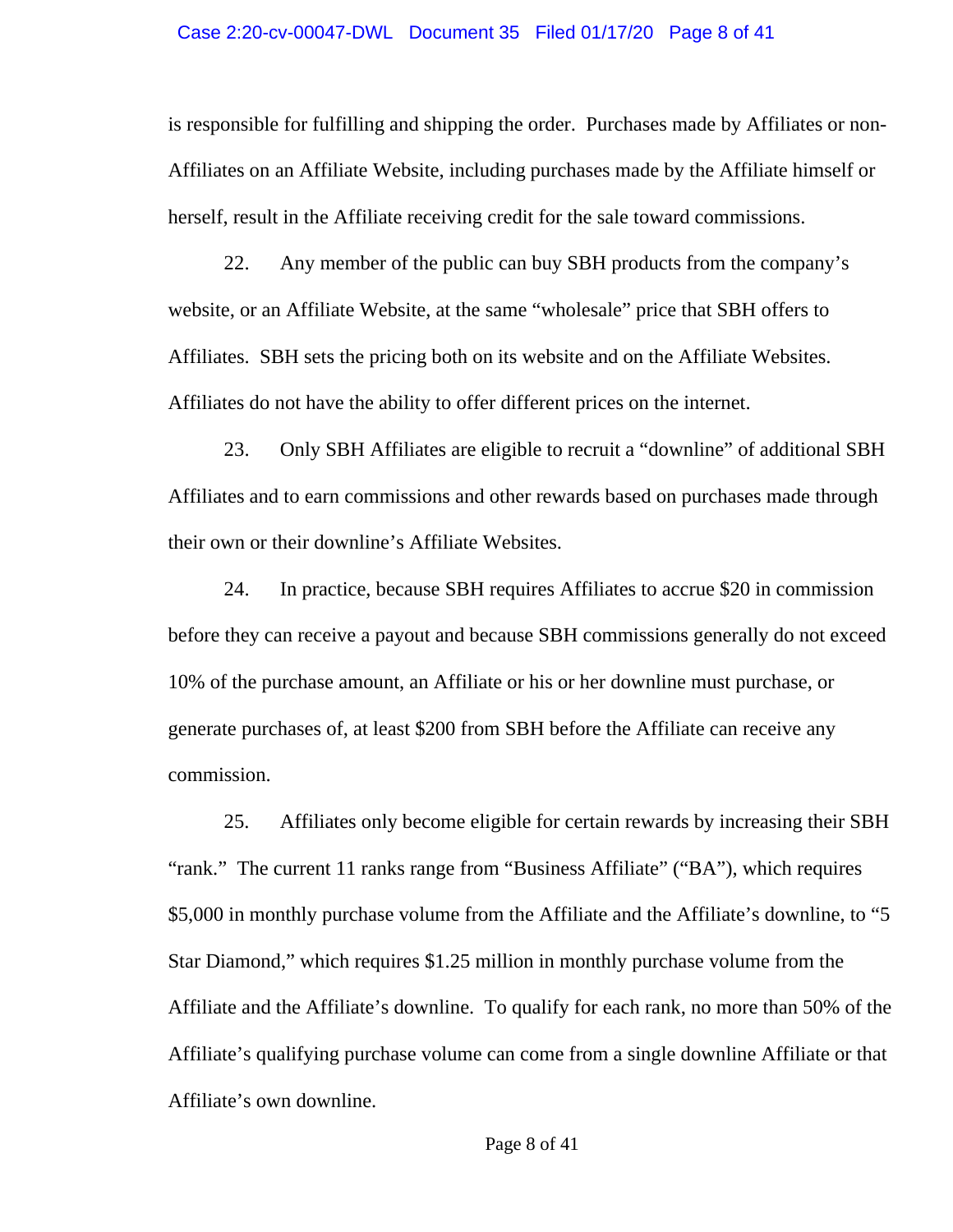#### Case 2:20-cv-00047-DWL Document 35 Filed 01/17/20 Page 9 of 41

26. If Affiliates lack the downline volume to meet the monthly purchase volume requirements, they can personally purchase products to make up the difference and qualify for new rewards.

27. Each Affiliate's rank resets every month. Therefore, to maintain his or her rank, an Affiliate must consistently meet the relevant purchase thresholds.

28. In addition to other forms of compensation, Affiliates earn percentagebased commissions on total sales volume at various "tiers" within their downlines. "Tier 0" is the Affiliate himself or herself. "Tier 1" is recruits of the Tier 0 Affiliate. "Tier 2" is the Tier 1 Affiliates' recruits, "Tier 3" is the Tier 2 Affiliates' recruits, and so on.

29. The percentage-based commissions that an Affiliate earns depend on two variables: the Affiliate's rank and the tier at which purchases occurred. As an Affiliate's rank increases, the Affiliate can access commissions at additional tiers and increase the applicable commission percentage at each tier. The table below, from SBH's marketing materials, provides the percentage commissions by rank and tier:

| <b>Titles</b>       | <b>RETAIL</b><br><b>CUSTOMER</b> | <b>AFFILIATE</b> | <b>BUSINESS</b><br><b>AFFILIATE</b> | <b>SUPER</b><br><b>BUSINESS</b><br><b>AFFILIATE 1</b> | <b>SUPER</b><br><b>BUSINESS</b><br><b>AFFILIATE 2</b> | <b>SUPER</b><br><b>BUSINESS</b><br><b>AFFILIATE 3</b> | <b>SUPER</b><br><b>BUSINESS</b><br><b>AFFILIATE 4</b> | 1 STAR<br><b>DIAMOND</b> | 2 STAR<br><b>DIAMOND</b> | 3 STAR<br><b>DIAMOND</b> | 4 STAR<br><b>DIAMOND</b> | <b>5 STAR</b><br><b>DIAMOND</b> |
|---------------------|----------------------------------|------------------|-------------------------------------|-------------------------------------------------------|-------------------------------------------------------|-------------------------------------------------------|-------------------------------------------------------|--------------------------|--------------------------|--------------------------|--------------------------|---------------------------------|
| <b>Abbreviation</b> |                                  | $\mathsf{A}$     | <b>BA</b>                           | SBA1                                                  | <b>SBA2</b>                                           | SBA3                                                  | SBA4                                                  | 1SD                      | 2SD                      | 3SD                      | 4SD                      | 5SD                             |
|                     |                                  |                  |                                     |                                                       | <b>6-TIER RESIDUAL TEAM COMMISSION</b>                |                                                       |                                                       |                          |                          |                          |                          |                                 |
| TIER 0 +            |                                  |                  |                                     |                                                       |                                                       |                                                       | 10%                                                   |                          |                          |                          |                          |                                 |
| TIER <sub>1</sub>   |                                  | 8%               | 10%                                 | 10%                                                   | 10%                                                   | 10%                                                   | 10%                                                   | 10%                      | 10%                      | 10%                      | 10%                      | 10%                             |
| TIER <sub>2</sub>   |                                  | 2%               | 5%                                  | 6%                                                    | 6%                                                    | 6%                                                    | 6%                                                    | 6%                       | 6%                       | 6%                       | 6%                       | 6%                              |
| TIER <sub>3</sub>   |                                  | 1%               | 2%                                  | 4%                                                    | 4%                                                    | 4%                                                    | 4%                                                    | 4%                       | 4%                       | 4%                       | 4%                       | 4%                              |
| TIER <sub>4</sub>   |                                  | $+191$           | 1%                                  | 3%                                                    | 3%                                                    | 3%                                                    | 3%                                                    | 3%                       | 3%                       | 3%                       | 3%                       | 3%                              |
| TIER <sub>5</sub>   |                                  | $+191$           | +问                                  | 2%                                                    | 2%                                                    | 2%                                                    | 2%                                                    | 2%                       | 2%                       | 2%                       | 2%                       | 2%                              |

30. Under this plan, a hypothetical Affiliate, "Joe," with a rank of Super Business Affiliate 1 ("SBA1") earns 10% commission on purchases made by Joe and by Joe's "Tier 1" members—those Affiliates that Joe recruited personally. Joe also earns 10% commission on orders placed through his or his Tier 1 members' Affiliate Websites.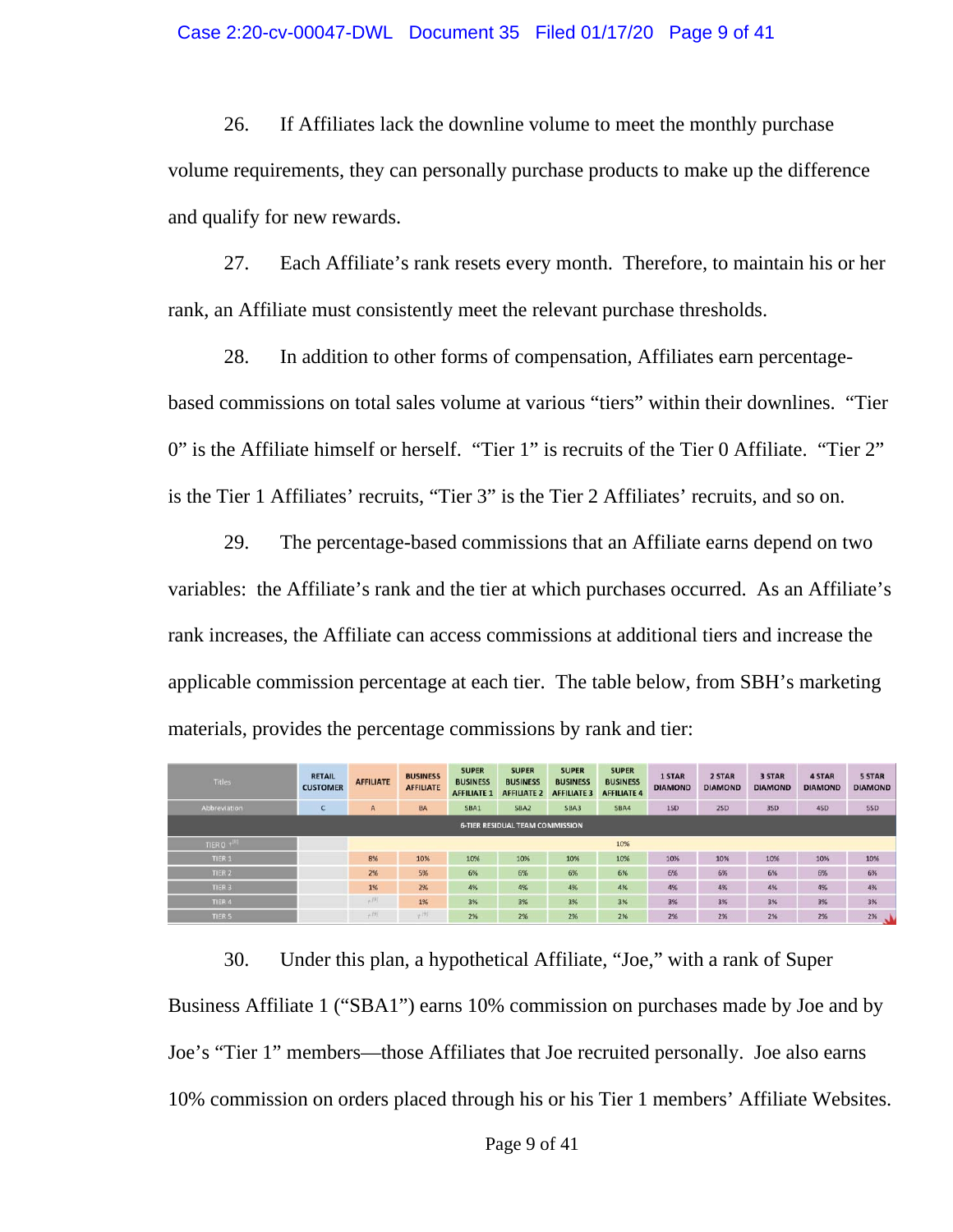Joe earns 6% on Tier 2 purchases, 4% on Tier 3 purchases, 3% on Tier 4 purchases, and 2% on Tier 5 purchases. An Affiliate without any elevated rank, by contrast, earns 8% commission on Tier 1 sales, 2% on Tier 2, 1% on Tier 3, and no commission on Tiers 4 and 5.

31. Defendants also pay various bonuses based on recruiting new Affiliates who purchase \$500 or \$1,995 "product packs" upon enrollment. For example, Defendants' "5x5 bonus" paid cash bonuses of up to \$10,000 for recruiting five new Affiliates, each of whom purchased a product pack and recruited five new Affiliates who also purchased product packs.

32. Achieving SBA1 status—and gaining access to all five tiers of commission, in addition to other bonuses and rewards—requires an Affiliate and that Affiliate's downline to purchase, or have others purchase through one of their Affiliate Websites, \$15,000 in products in one month.

33. Jay Noland, Lina Noland, Harris, and Sacca all participated in developing or revising SBH's commission plan for Affiliate compensation.

34. SBH's flagship product is its "MycoCafé" brand of instant coffee, which Defendants attempt to differentiate from other coffees by touting the inclusion of "ganoderma," a mushroom that Defendants call the "king of herbs" for its myriad purported health benefits.

35. SBH is in a self-proclaimed "build-out" stage. The company's recruiting and marketing materials explain, using the visual below or other materials, that SBH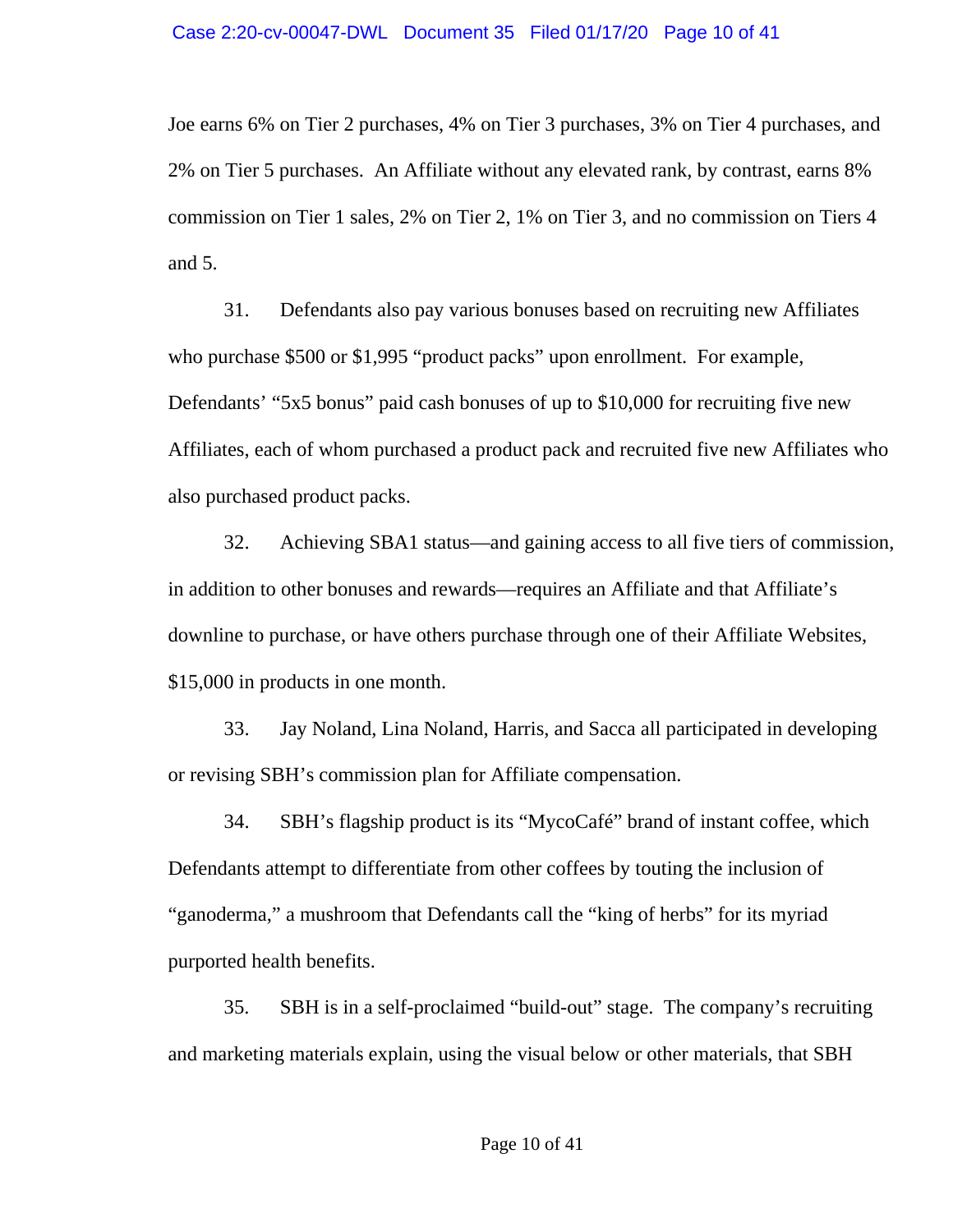plans to capture 1% of the world coffee market in 5-7 years, which will result in \$24 billion in annual revenues.



36. Over two years into SBH's 5-7 year plan, its annual revenues have yet to exceed \$5 million.

37. From July 2017 through June 2019, more than 500 consumers in this

District made more than 1,900 purchases from Defendants, totaling more than \$460,000.

# **Defendants' False Income and Lifestyle Claims**

38. Defendants promote their scheme through videos and presentations on the SBH website; in materials provided to Affiliates for recruiting purposes; on videos and statements posted to an Affiliates-only Facebook group that is administered exclusively by the Nolands; on daily "SBH Heat" conference calls for SBH Affiliates; and during inperson training and recruiting sessions.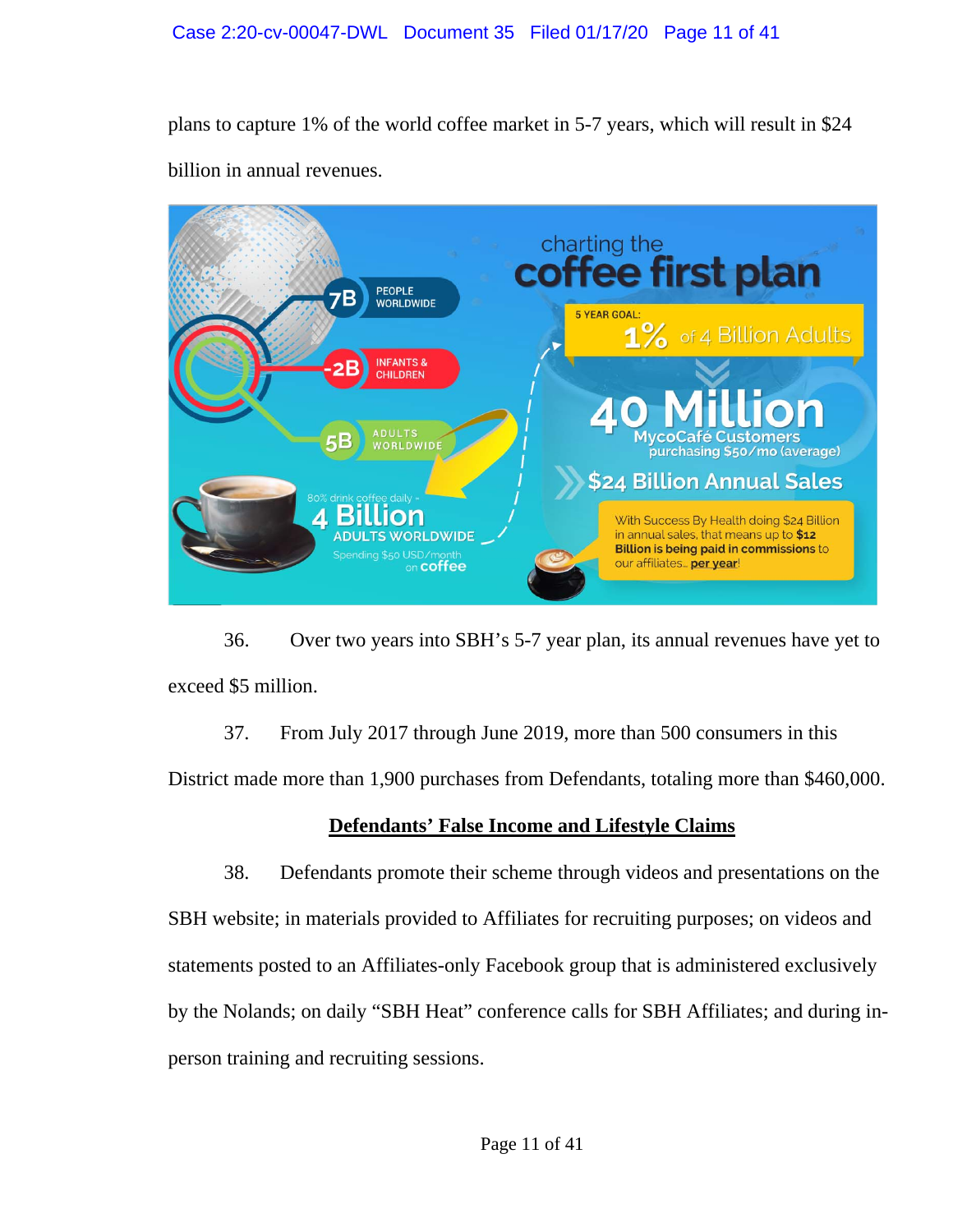### Case 2:20-cv-00047-DWL Document 35 Filed 01/17/20 Page 12 of 41

39. In these settings, Defendants lure consumers into SBH, and encourage aggressive purchasing by already-enrolled consumers, with claims that SBH provides a life-changing financial solution.

40. Defendants Jay Noland, Lina Noland, Harris, and Sacca have all promoted recruitment and continued participation in SBH.

41. Defendants frequently tell consumers that they likely will replace their job income within six months and obtain "financial freedom" within 18 months if they work hard and follow Defendants' instructions.

a. Jay Noland told SBH Affiliates that, by following his instructions for six months, you "can have a reasonable expectation that you would have replaced your income if you were results-oriented and focused."

b. On one SBH Affiliate conference call, Jay Noland explained that "replacing your income at your job in six months or less . . . really starts with just thinking right," as depicted in the following SBH advertisement:



Page 12 of 41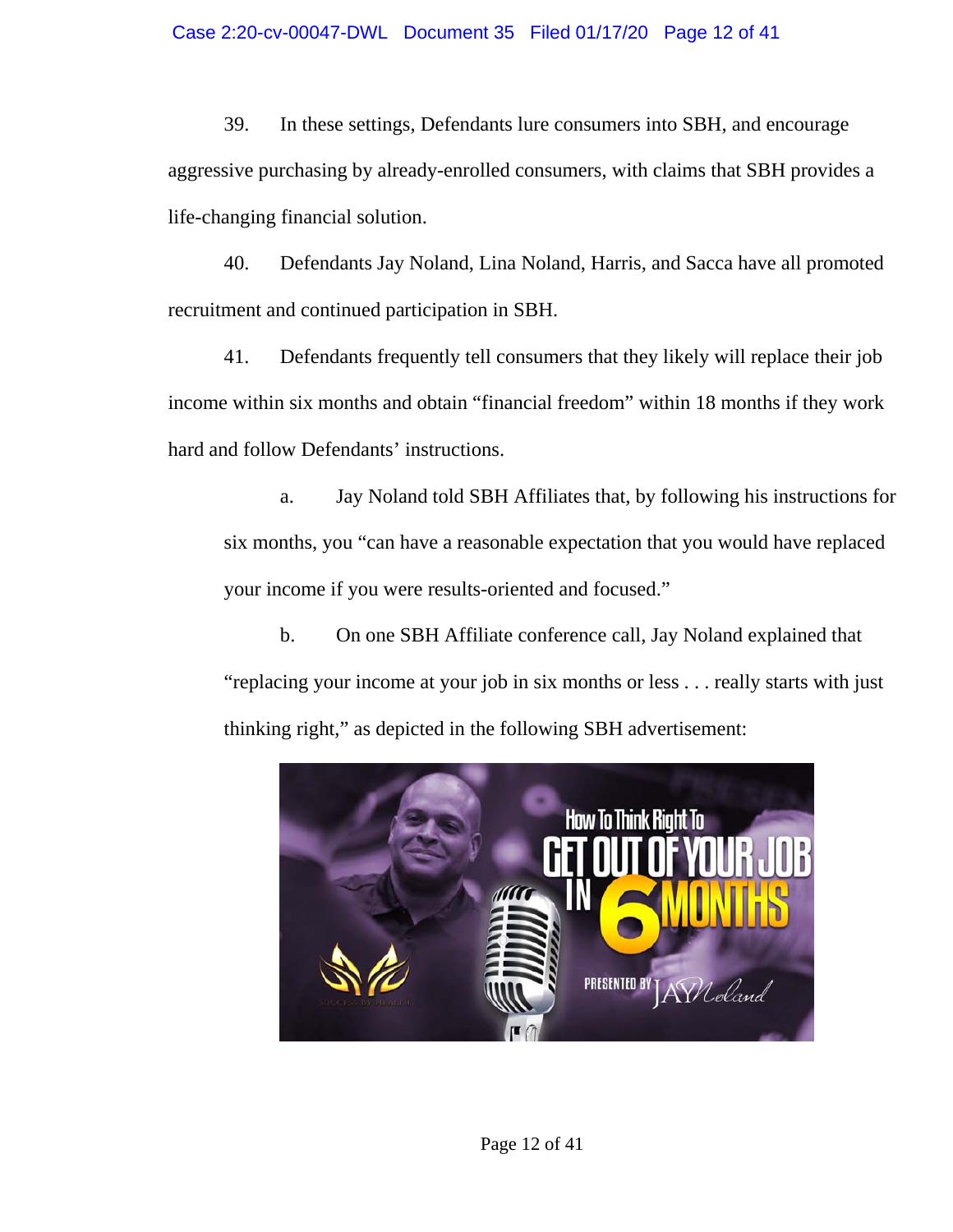c. Jay Noland also told SBH Affiliates that if they "just applied [his system], without fail, you should be able to be financially free in 18 months."

d. In a video posted to Facebook in March 2018, Jay Noland told SBH Affiliates that some of them "by the end of this year [would] never, ever have to work again."

e. Sacca told SBH Affiliates that if "we're out there busting this thing for 12 to 18 months, it's going to give us a lifetime of freedom."

42. In multiple scripts provided to Affiliates for recruiting purposes,

Defendants claim that "several people" are "achieving Financial Freedom already with our company."

43. Defendants also frequently tell SBH Affiliates and recruits that Jay Noland is the "Millionaire Maker" and has trained many millionaires in past multilevel marketing programs. Defendants explain that Noland is applying the same lessons in SBH, thereby offering Affiliates an opportunity to become "coffee millionaires."

a. Success By Media's website refers to Jay Noland as the "millionaire maker."

b. Jay Noland calls many of his Facebook videos for SBH Affiliates "Millionaire Mentorship" trainings.

c. On one Millionaire Mentorship training, Jay Noland declared that he would create "1,000 millionaires" through SBH.

d. In another Millionaire Mentorship training, Jay Noland said that he was training people to make "\$1 million per year" "forever." He then asked,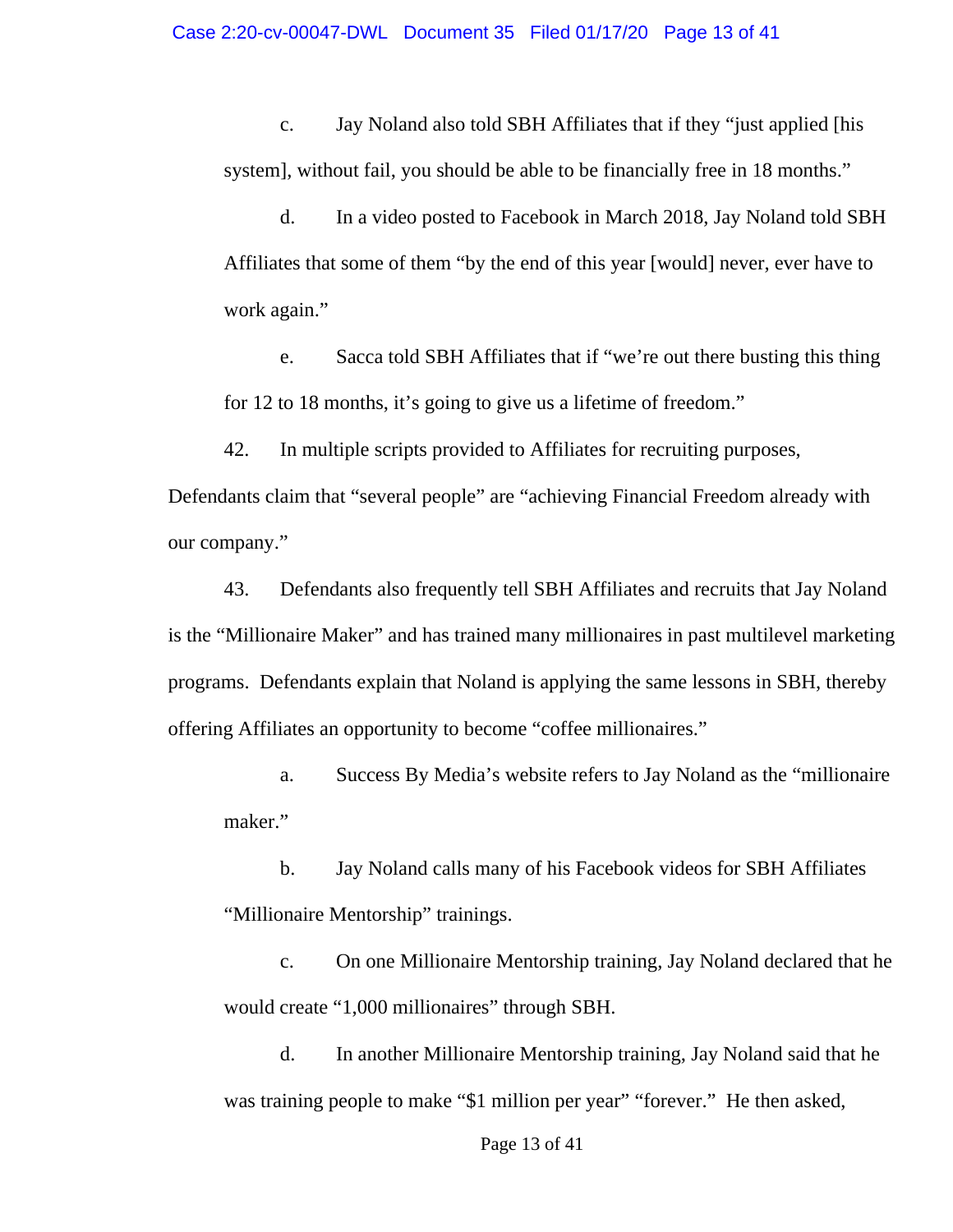"Who in the hell would have the audacity to talk about that type of money?," before proceeding to claim that he could train Affiliates to make \$1 million "year after year whether you work or not."

e. Harris told SBH Affiliates that he had "watched [Jay Noland], through the years, build way too many millionaires and multi-millionaires, go out and do billions in volume."

f. Harris also told Affiliates, "All that matters is are you out there building it the way that Mr. Noland teaches us to build it? And if you are, the rewards are gonna come no matter what, that's the way I feel about it."

g. SBH's director of sales told Affiliates on a company conference call that they could be "financially free and be making a five-figure income possibly on a monthly basis residually." He continued, "This is not a theoretical example. It's fact. I'm just talking about what's happened in the past and the people that Mr. Noland has worked with, trained, and taught and the companies that he's developed. And what's happening with Success By Health is like no other."

44. Defendants encourage Affiliates to sign a "Million Dollar Contract." In that "contract," Affiliates agree that they are "100% committed to my goals and dreams" and that "[f]or the next 18 months I'm willing to do whatever it takes to make my dreams a reality." Affiliates then commit to maintain a \$500 monthly auto-order from the company for at least 18 months, to attend "all SBH Corporate trainings and events no matter what," and to "ask at least 4 people a day to join my business at least 5 days a week for at least 18 months," among other things.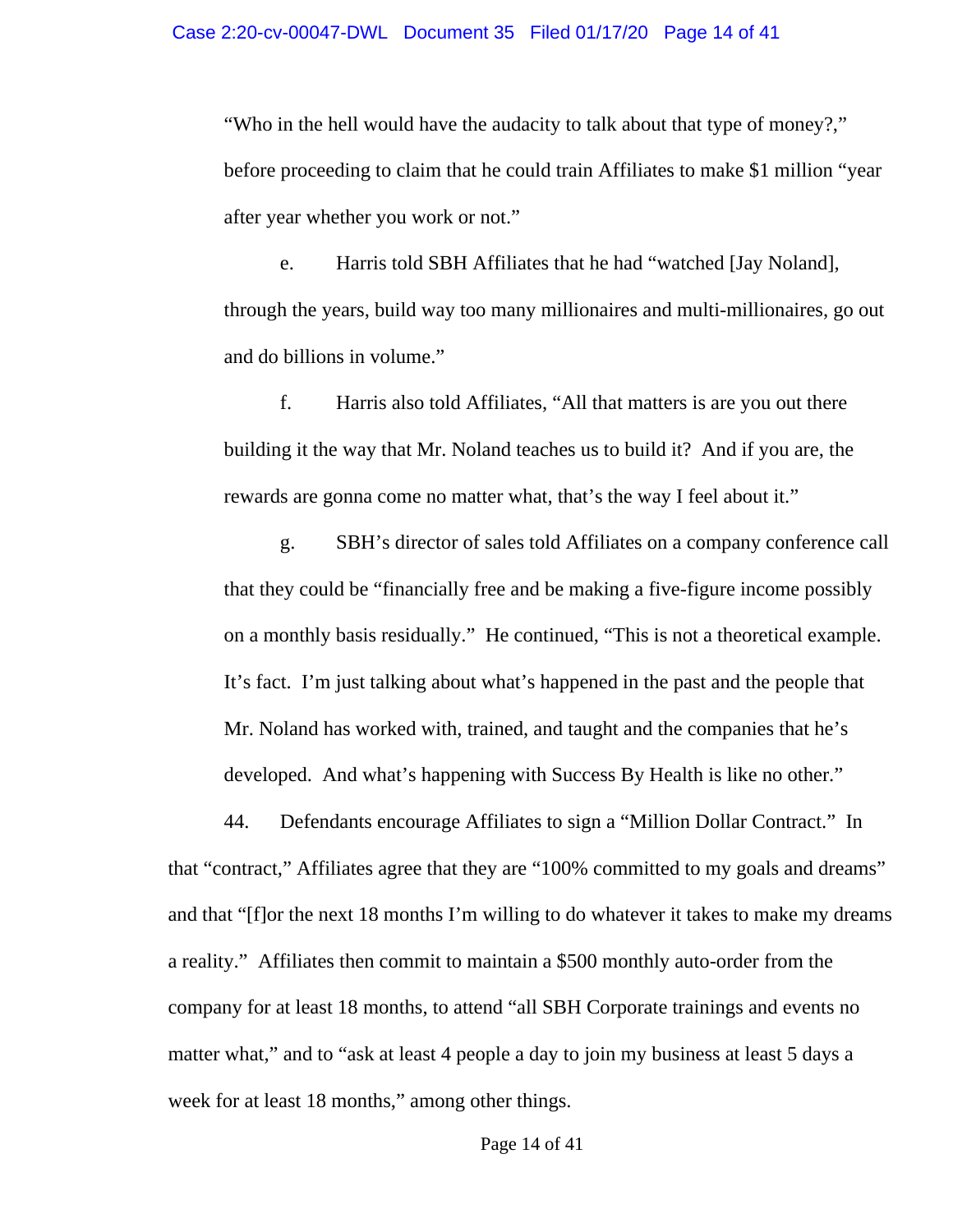### Case 2:20-cv-00047-DWL Document 35 Filed 01/17/20 Page 15 of 41

45. Referencing SBH's goal of \$24 billion in annual revenues in 5-7 years, described in paragraph 35 above, Defendants claim that Affiliates' fortune will come from a pool of \$12 billion in anticipated annual payouts to Affiliates. Defendants base that \$12 billion projection on, among other things, their claim that SBH shares approximately 50% of its revenues with Affiliates. Defendants highlight the \$12 billion figure in recruiting materials and promotional videos featuring Jay Noland with the following images:



46. Defendants also tout Affiliates' potential to earn unlimited income.

a. One SBH training document tells Affiliates that the company's commission plan "provides for UNLIMITED Income. You can earn as much money as you want. There is NO LIMIT on the width of the affiliates you can refer to the program."

b. An "SBH Prospecting System" document tells Affiliates how to pitch the program to recruits. The document provides a closing script that allows Affiliates to fill in the blanks for consumers' potential earnings if they join the company: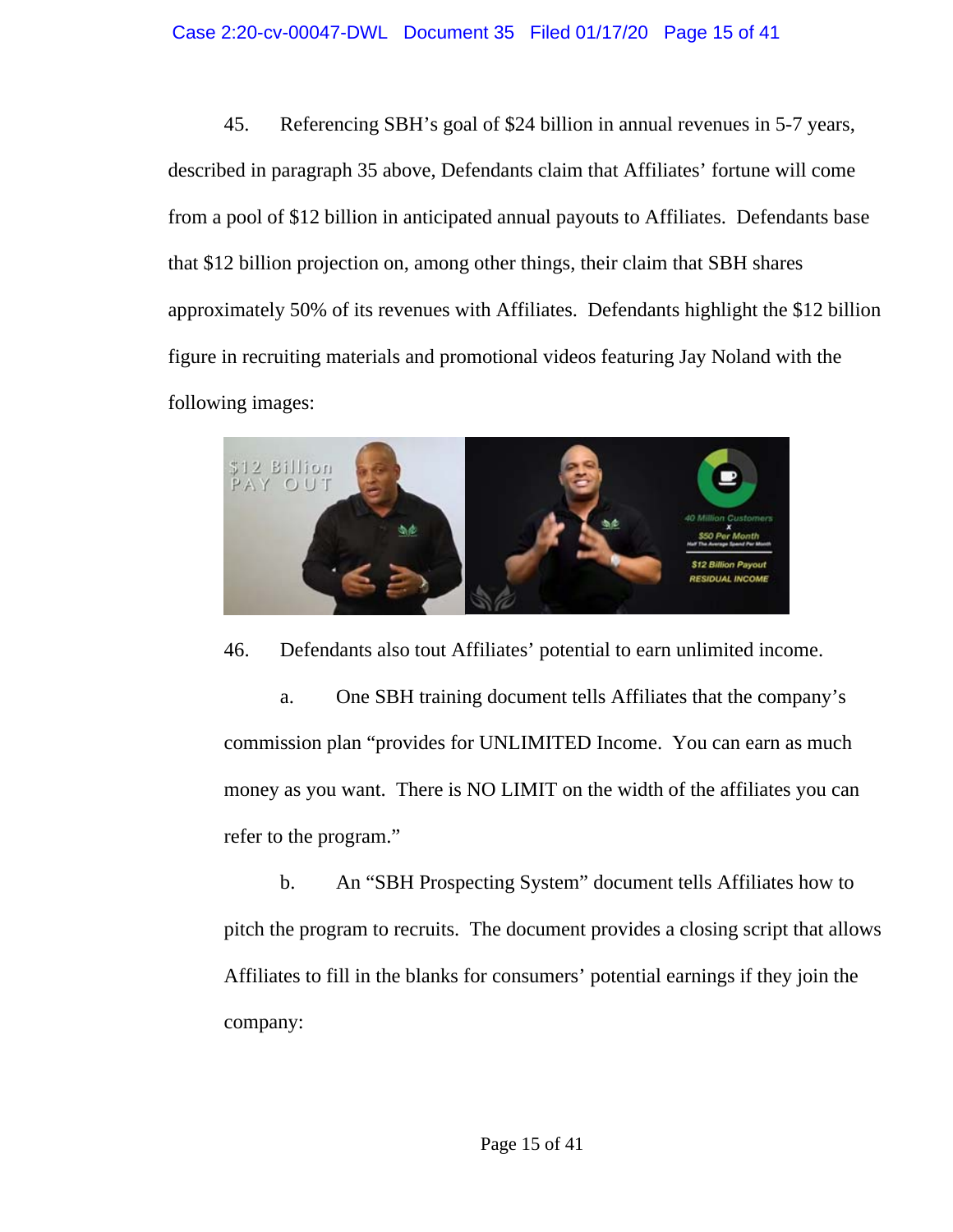#### **STEP 4: 4 CLOSING QUESTIONS**

1. "Now, how much money would you need to make on a monthly basis, for this business to be worth your time?"

2. "How many hours per week could you put towards working your SBH business in order to get to \$ / month?"

3. "How long (months or years) would you be willing to work hours per week to reach \$ / month?"

4. "If I could show you how to get to  $$$  / month working hours per week within months/years, you'd be ready to get started, wouldn't you?"

c. In one video posted to Facebook, Jay Noland called SBH a "literal golden goose . . . a perpetual money and health machine."

47. Notwithstanding the claims described above, Defendants also tell SBH

Affiliates to avoid making "income claims" by instead referring to "lifestyle

enhancements."

a. SBH's "Getting Started Training" presentation deck tells Affiliates, "No Income Claims (Share Lifestyle Enhancements Instead)."

b. Similarly, SBH's "1-10 Overview," which Affiliates use to recruit consumers, includes a "Lifestyle" section picturing a luxury car and highlighting "exotic reward trips and vacations" and "luxury and living incentives."

c. On one company conference call, Harris told Affiliates: "Don't make income claims. Say things like, 'I've been able to make my car payment or my house payment with the income we're making on the side.' . . . Say things like, 'My wife was able to walk away from her job . . . or both of us were able to walk away from our jobs based on the residual income from the company.'"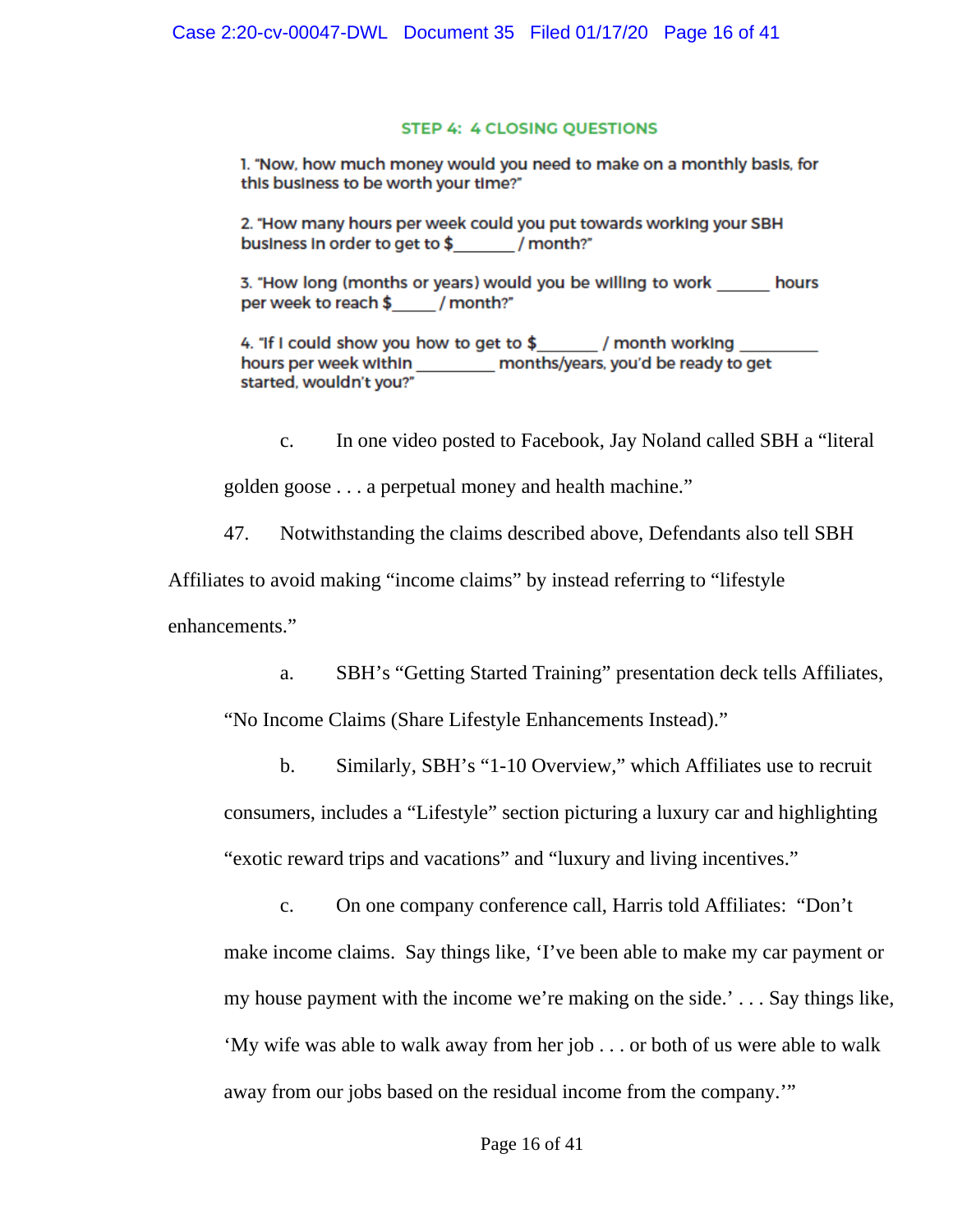d. In a video posted to Facebook, Jay Noland claimed that his past trainees, by listening to his advice, had acquired "Lamborghinis; Rolls Royces; Bentleys; multimillion-dollar homes in single-, double-, and triple-gated communities; [and] Bahamas trips."

e. On another Facebook video, Jay Noland described the success obtained by adherents to his system: "You see their million-dollar homes they're buying. You see the Lamborghinis, you see the Ferraris. You see all these great things that people are able to obtain, the travel, how they're able to help their family out, help their favorite nonprofit cause. All of a sudden, you see them going in, donating \$100,000, \$200,000, man."

48. Jay Noland has described this "lifestyle enhancement" marketing strategy as an effort to avoid government scrutiny. He explained that "instead of telling people how much [money] we make, we just go, okay, last week, I made enough to buy that Maserati cash."

49. Defendants' publicly available marketing materials feature images of luxury yachts and cars, piles of cash, and exotic vacations. For example, one SBH promotional video states that SBH is a "recession-proof" business that could "change everything – the car you drive, the home you live in, the vacations you take, the control of your life."

50. Defendants sometimes tell consumers that income is not "guaranteed," that "results may vary," and that any explanations of the SBH commission plan that show lucrative results are "simple theoretical examples."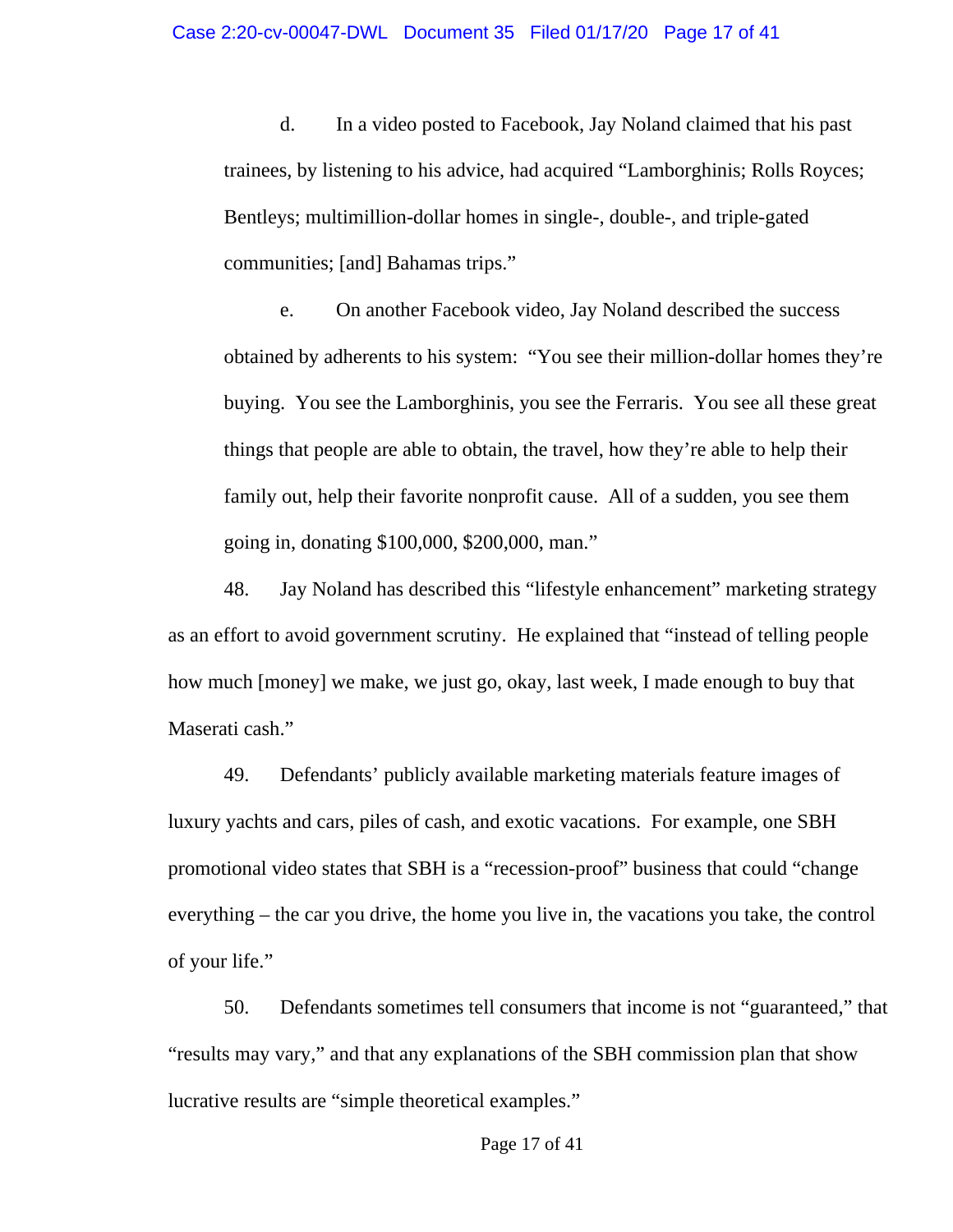51. These income-related disclaimers frequently are inconspicuously disclosed in fine print on SBH's promotional materials.

52. Defendants also regularly undermine these disclaimers, including by making the claims described in paragraphs 38-49 above.

a. On one SBH conference call, Jay Noland explained that Defendants' "theoretical examples" of lucrative income are only "theoretical" because "you haven't done it yet."

b. Similarly, in a publicly available presentation, Jay Noland referenced potential income of \$23,500 per month as a "simple theoretical example." He then asked, "Why is it theoretical?" and answered himself, "Because you just ain't done it yet. But are there people that do it? . . . Yes. I got people in my network globally that make that look silly."

53. On many occasions, Defendants explain that the only things separating SBH Affiliates from substantial income and millionaire status is work ethic, attitude, and a willingness to follow Defendants' instructions.

a. In an SBH conference call announcing changes to the company's commission plan, Jay Noland told Affiliates, "The money opportunities to make and change your life [are] ridiculous. All you've got to do is go to work."

b. Jay Noland told Affiliates this his plan was "literally dummyproof. . . . [They] came out with 'This for Dummies' and 'That for Dummies,' this is literally 'Direct Sales for Dummies.' A dummy can just go follow these instructions and create wealth."

Page 18 of 41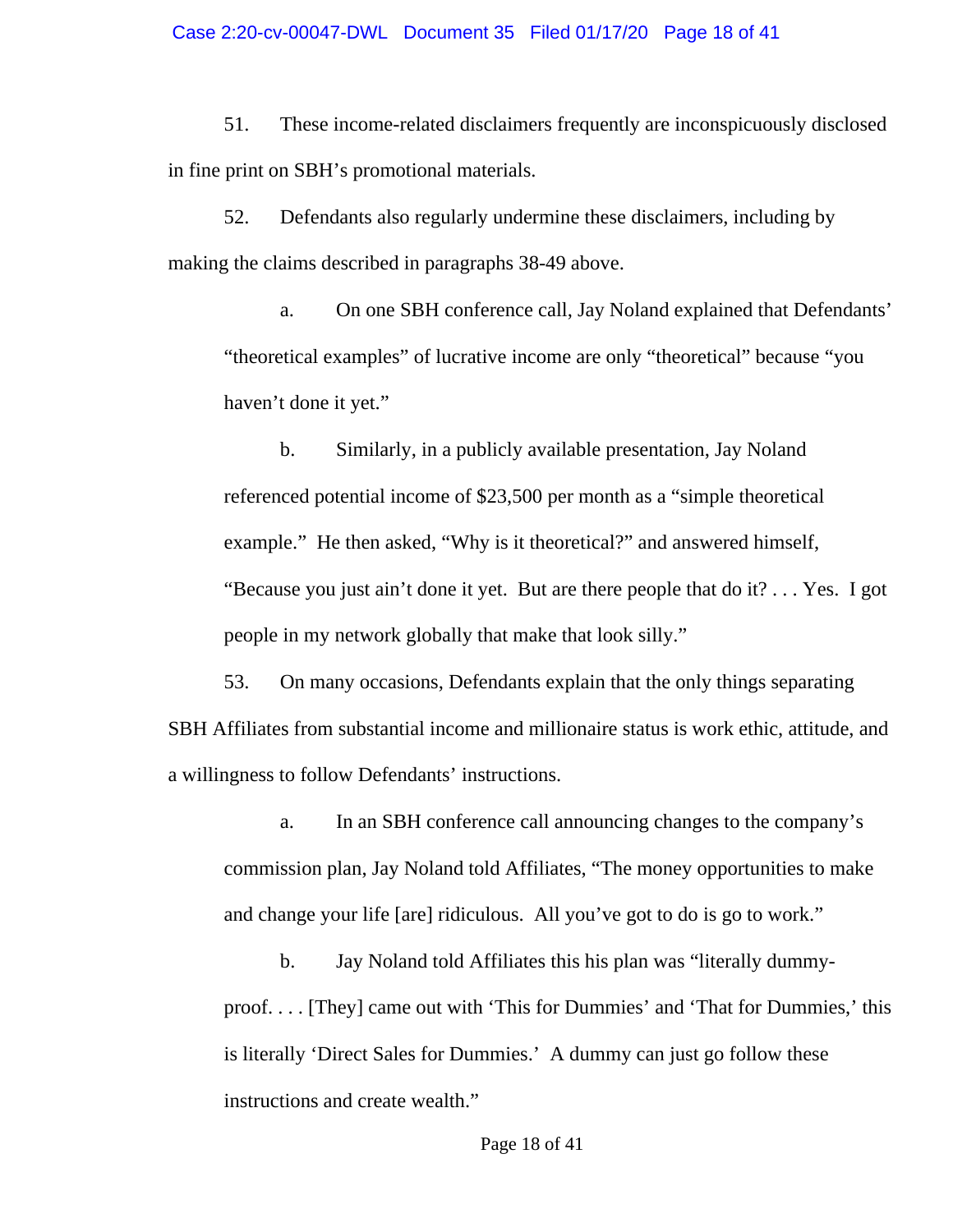c. Sacca promised Affiliates that "there's no way you can fail if you utilize the training that Mr. Noland is going to give us at [an upcoming training event]."

d. In one SBH recruiting presentation, just after describing a \$5 million recruitment incentive, Defendants suggest that anyone can succeed:



54. Defendants direct SBH Affiliates to tell recruits that the company's rewards are "achievable for the masses."

55. Defendants' claims described in paragraphs 39-54 are false.

56. SBH does not offer consumers a viable path to "financial freedom" or to

replacing their job income in six months.

57. Typically, SBH Affiliates pay more money to the company than they receive from it.

58. SBH does not even abide by its own commission plan when compensating Affiliates. An FTC investigator used an undercover identity to enroll in SBH and then made sales and purchases that should have entitled him to commissions. He never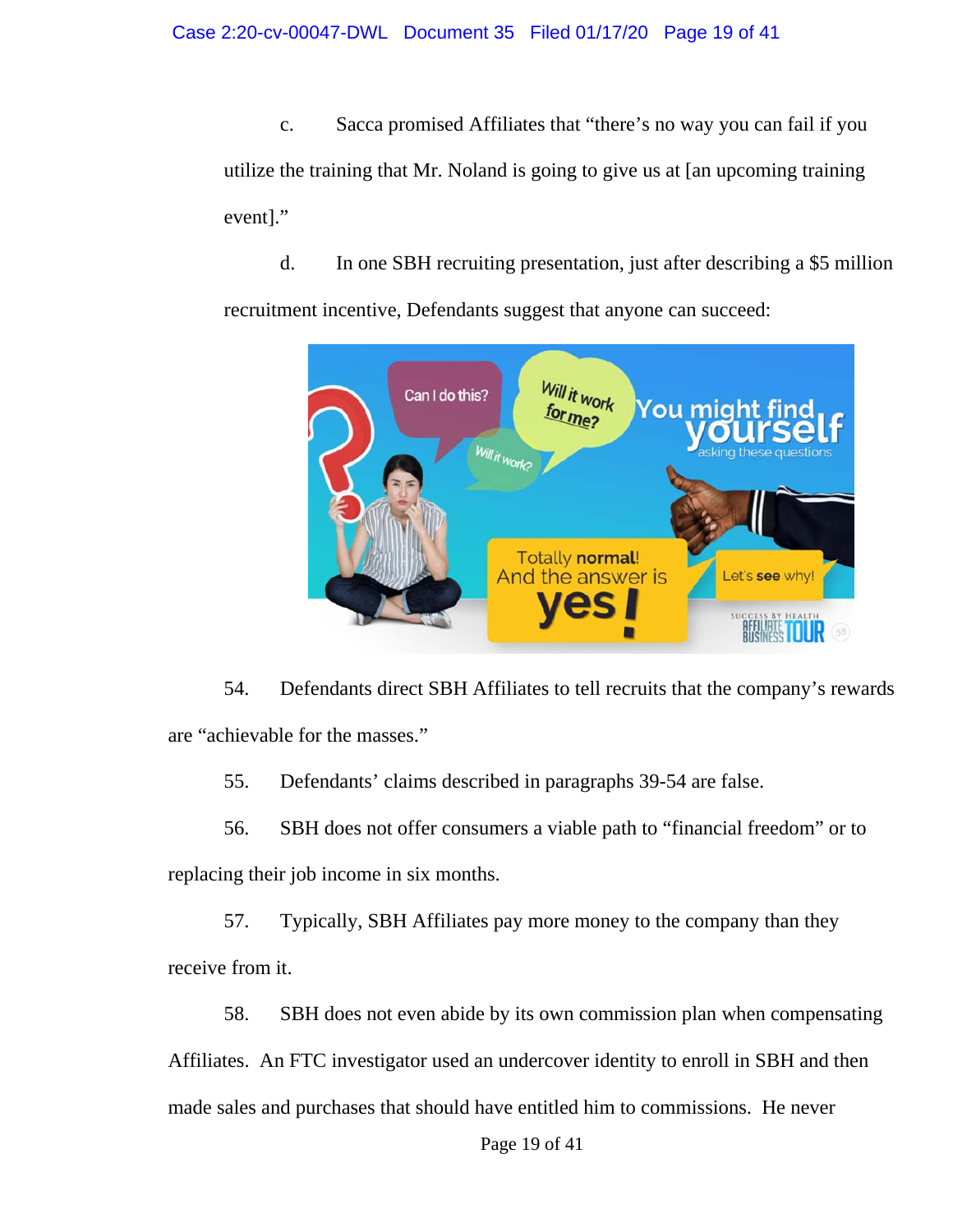received those commissions, and the company did not respond to his email inquiry regarding the missing commissions.

59. Even if Defendants honored SBH's commission plan, the structure of that plan, and Defendants' instructions for how to take advantage of it, ensure that the vast majority of participants lose money in the program.

### **SBH Operates as an Unlawful Pyramid Scheme**

60. Each version of the SBH commission plan, and the manner in which Defendants have promoted the plan, has prioritized and incentivized recruiting new Affiliates over selling SBH products to ultimate users of those products.

61. For example, SBH promises commissions to Affiliates based only on Affiliate or non-Affiliate product *purchases* from SBH, rather than *sales to users of SBH products*. Specifically, Affiliates receive commissions and other rewards based on the Affiliate's "personal order and any orders generated from [their SBH] website" as well as personal orders and orders generated from downline Affiliate Websites. SBH does not separately track sales made by Affiliates to ultimate users of SBH products.

62. The vast majority of purchases from the SBH website or from Affiliate Websites are made by Affiliates.

63. Affiliates' purchases from the SBH website or Affiliate Websites are not motivated by actual consumer demand for the SBH products, but rather by the opportunity to pursue higher ranks within SBH.

64. Defendants promote "Four Steps to Success" for new SBH Affiliates, as depicted in the visual below. The Four Steps to Success—which have remained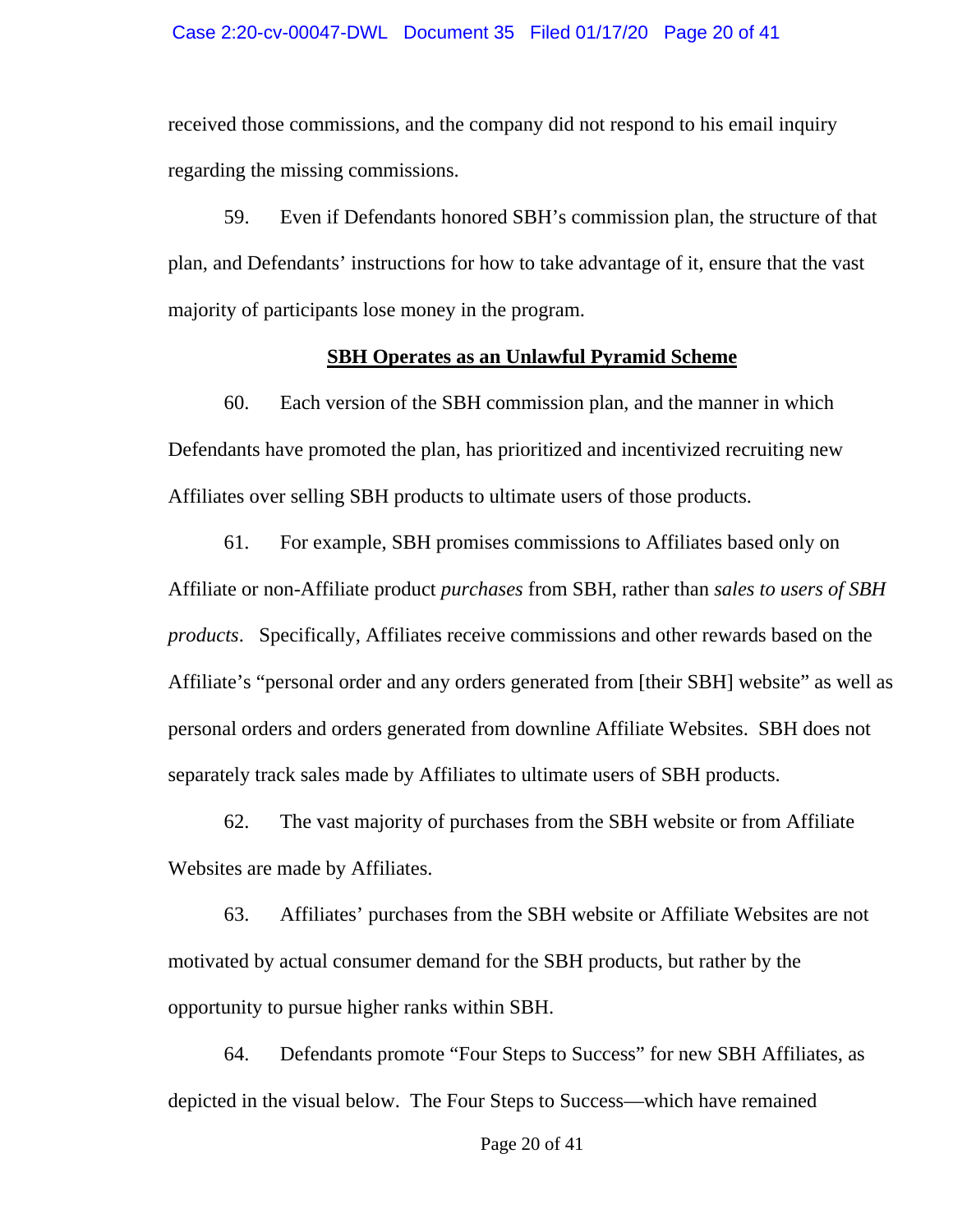consistent throughout all versions of the commission plan—do not mention retail sales, instead encouraging Affiliates to buy products, "build a team," and then "duplicate" their own efforts by "[t]each[ing] your team to do the same."



65. In other training materials, Defendants elaborate on the Four Steps to Success.

a. In Step 1 ("Get Started"), Defendants urge consumers to make large up-front investments in "business packs," which cost \$125, \$500, or \$1,995 and contain miscellaneous SBH products. Defendants tell Affiliates that starting with a more expensive pack will create "more initial commission benefits."

b. In Step 2 ("Be a Product of the Product"), Defendants tell consumers to set up a monthly product "auto-order." To be eligible for many bonuses and rewards, Affiliates must set up a minimum \$60 monthly auto-order. Defendants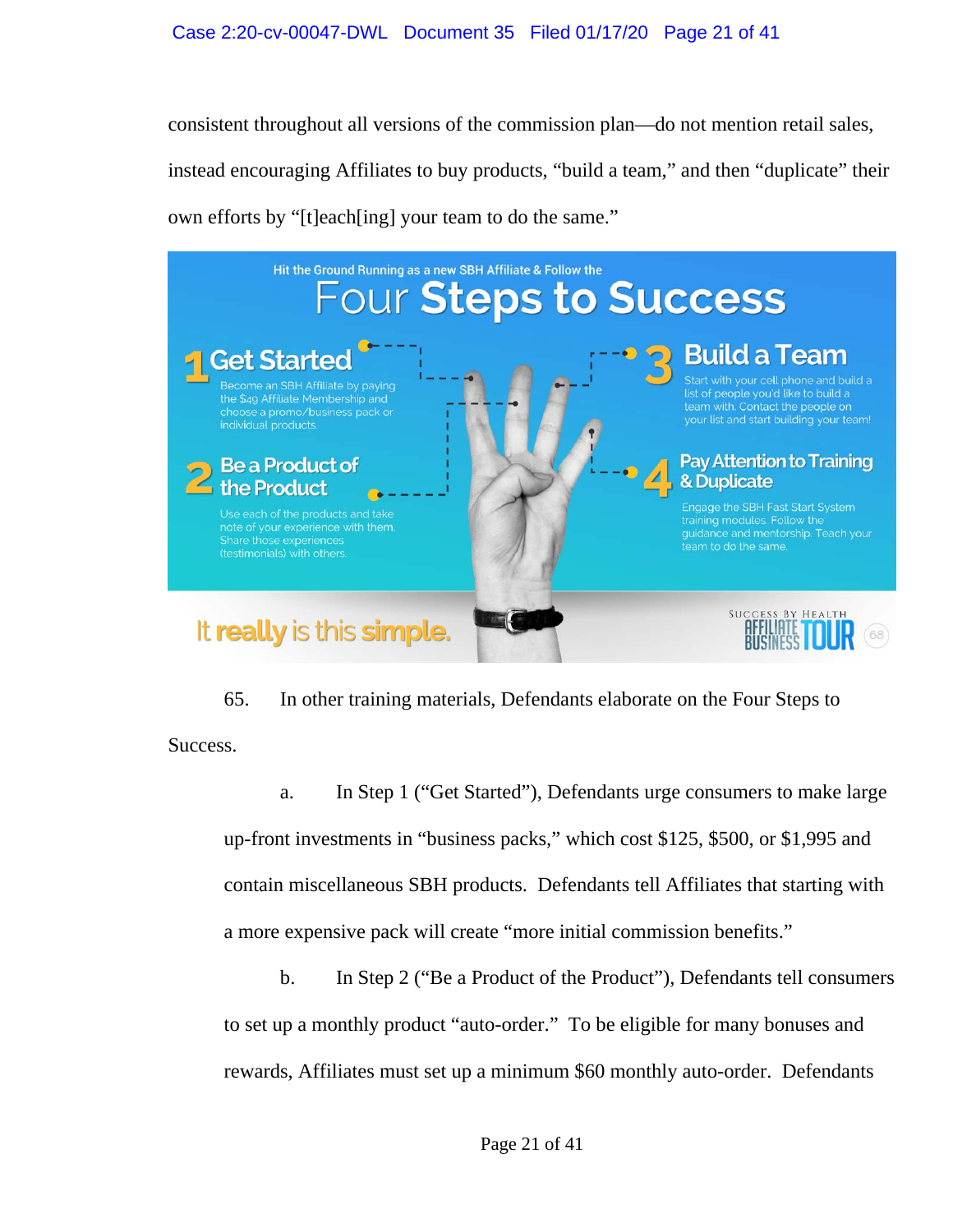also tell Affiliates and recruits that setting up an auto-order will give them an "85% chance of earning regular commission checks within 2 years."

c. In Step 3 ("Build A Team"), Defendants focus Affiliates on recruiting. They instruct Affiliates to "be sure to personally refer at least two new Affiliates within your first 7 Days if you are aiming to Replace Your Income (No More Job)." After the first seven days, Affiliates are encouraged to "keep building every month," "duplicate the system," and "focus on rank advancing."

d. In Step 4 ("Pay Attention to the Training and Duplicate"), Defendants tell Affiliates to use SBH-provided materials to "[t]each your team to do the same" steps identified above. A separate SBH training document describes "duplication" as the "key to long term success" as an SBH Affiliate.

66. All versions of the SBH commission plan have encouraged Affiliates to harness the "Power of 10." An Affiliate can achieve the "Power of 10" by recruiting ten new Affiliates as the Affiliate's "Tier 1," each of whom themselves recruit ten new Affiliates as the original Affiliate's "Tier 2," and so on through Tiers 3-5. Therefore, in the Power of 10, Tier 1 contains 10 Affiliates, Tier 2 contains 100 Affiliates, Tier 3 contains 1,000 Affiliates, Tier 4 contains 10,000 Affiliates, and Tier 5 contains 100,000 Affiliates, for a cumulative total of 111,110 Affiliates.

67. Defendants promote an example of the Power of 10 wherein each of the top Affiliate's 111,110 downline Affiliates generate purchases from SBH of \$500 per month, for a cumulative monthly purchase volume of over \$55 million. Defendants use the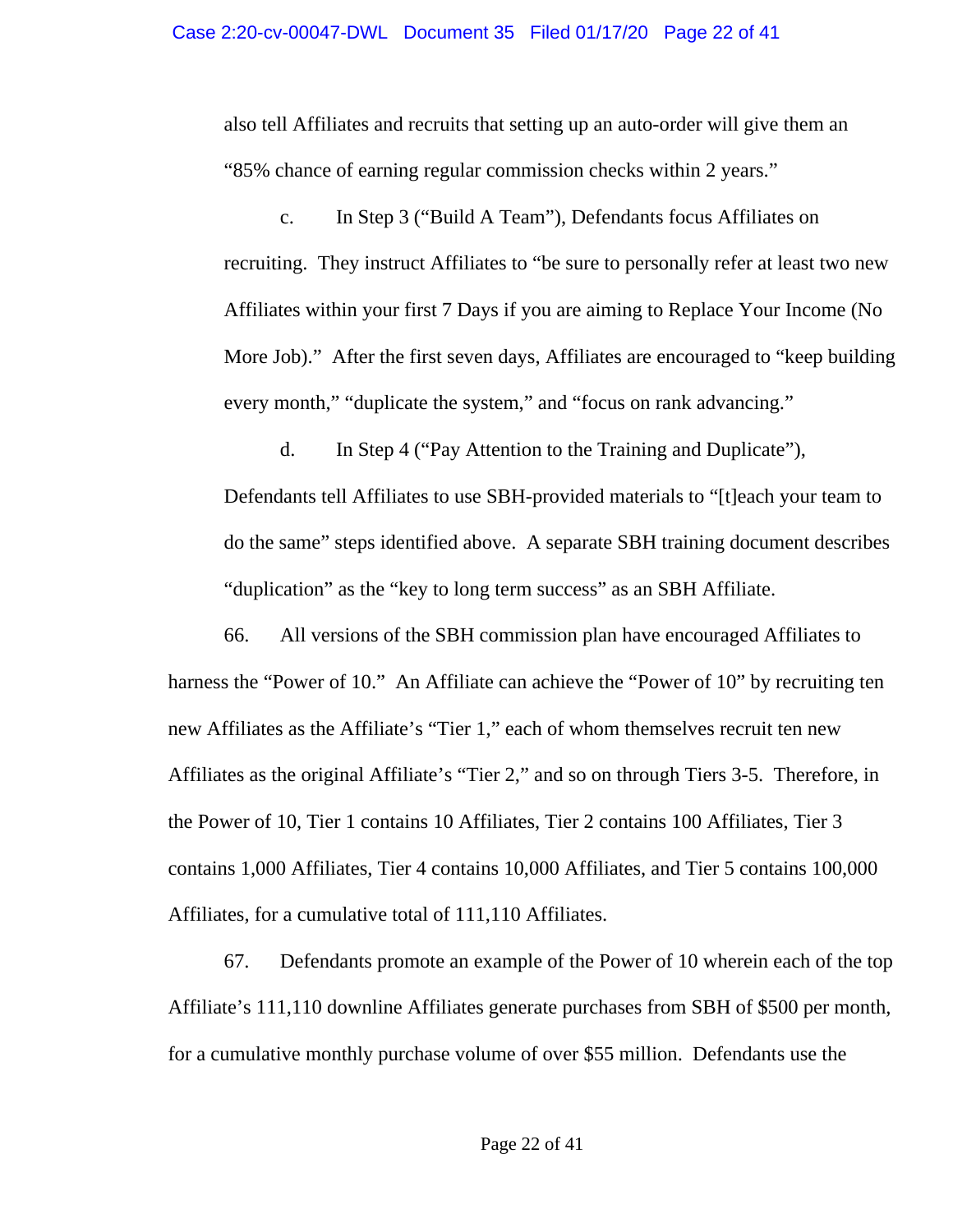following visual to highlight that the top Affiliate receives a \$1,173,500 monthly commission in this example:

|                       | <b>SUCCESS STRATEGY:</b> | <b>The Power of Ten</b>   |                             |                                  | IN ACTION                                | $Q_{J}$            |
|-----------------------|--------------------------|---------------------------|-----------------------------|----------------------------------|------------------------------------------|--------------------|
|                       |                          |                           |                             |                                  |                                          | ς٥                 |
|                       | <b>TIER (%)</b>          | # of<br><b>Affiliates</b> | <b>Tier</b><br><b>Sales</b> | <b>Tier</b><br><b>Commission</b> | <b>Accumulative</b><br><b>Commission</b> | <b>50% Results</b> |
|                       | <b>TIER 1 (10%)</b>      | 10                        | \$5,000                     | \$500                            | \$500                                    | \$250              |
|                       | <b>TIER 2 (6%)</b>       | 100                       | \$50,000                    | \$3,000                          | \$3,500                                  | \$1,750            |
|                       | <b>TIER 3 (4%)</b>       | 1,000                     | \$500,000                   | \$20,000                         | \$23,500                                 | \$11,750           |
|                       | <b>TIER 4 (3%)</b>       | 10.000                    | \$5,000,000                 | \$150,000                        | \$173,500                                | \$86,750           |
| Per Month / Affiliate | <b>TIER 5 (2%)</b>       | 100,000                   | \$50,000,000                | \$1,000,000                      | \$1,173,500                              | \$586,750          |

68. Defendants also promote an otherwise-identical example wherein each of the 111,110 downline Affiliates generate \$100 rather than \$500 in product purchases per month, which results in a \$234,700 monthly commission for the top Affiliate.

69. Defendants further push the Power of 10 by promoting a "BAM Bonus" that pays out \$1 million to an Affiliate who completes the Power of 10 with all 111,110 downline Affiliates generating \$100 in monthly purchases, and \$5 million to an Affiliate who completes the Power of 10 with all 111,110 downline Affiliates generating \$500 in monthly purchases.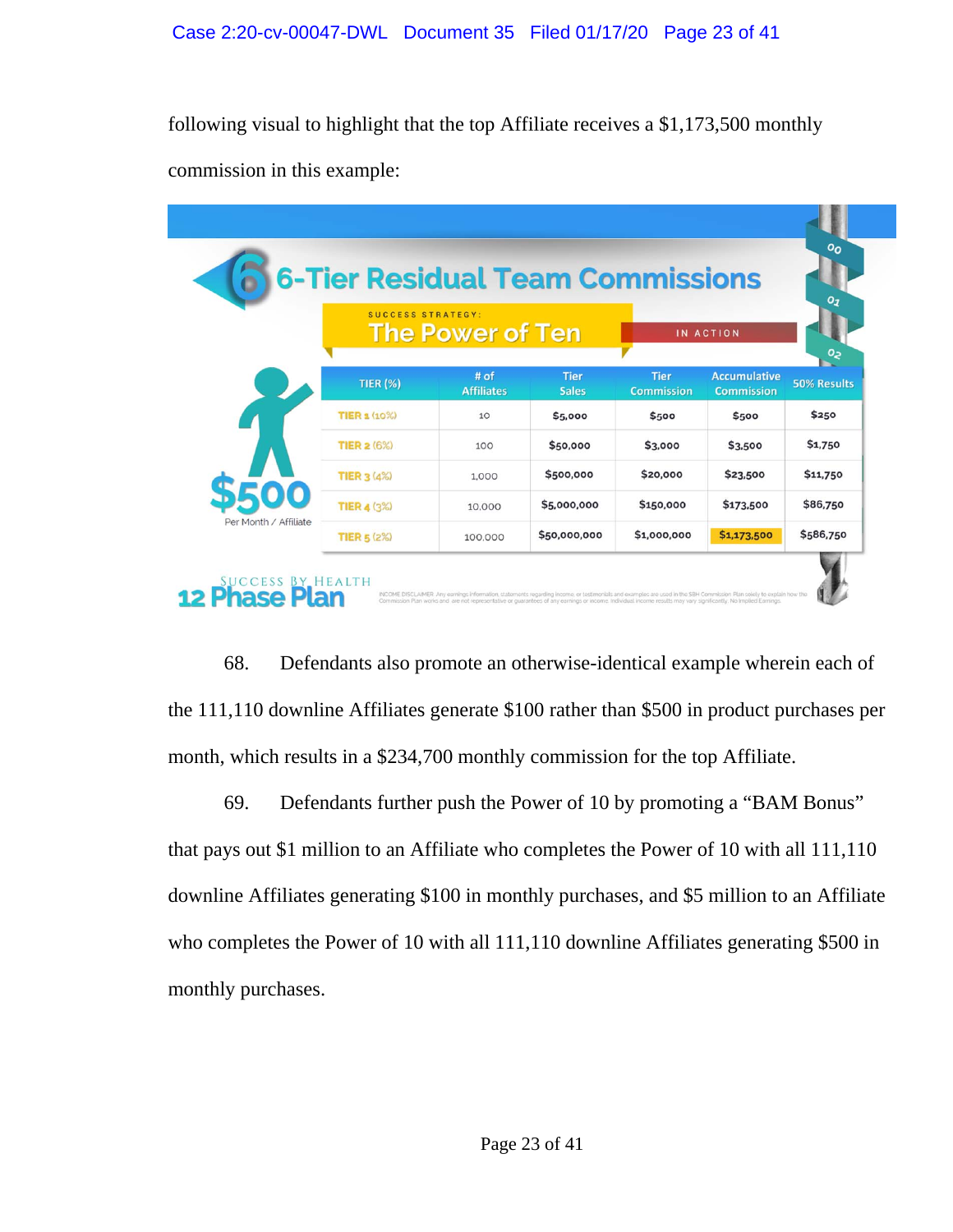70. In fact, as of April 2019, not a single SBH Affiliate had even completed Tier 2 of the Power of 10 at the \$100-per-month level, much less all five tiers at the \$500-per-month level.

71. For a single Affiliate to achieve the five-tier "Power of 10," at least 100,000 of that Affiliate's downline team members must lose money.

72. Defendants frequently emphasize that the path to millionaire status and financial freedom depends on recruiting ten Affiliates and then starting the "duplication" process.

a. A public SBH presentation that includes the following visual directs Affiliates to "get 'my 10' Affiliate Team Members" and to "teach[] each new Team Member to the same thing, get 'their 10.'"



b. On one SBH Affiliate conference call, Harris told SBH Affiliates "your ten-by-ten is the most important thing you can ever build in this company.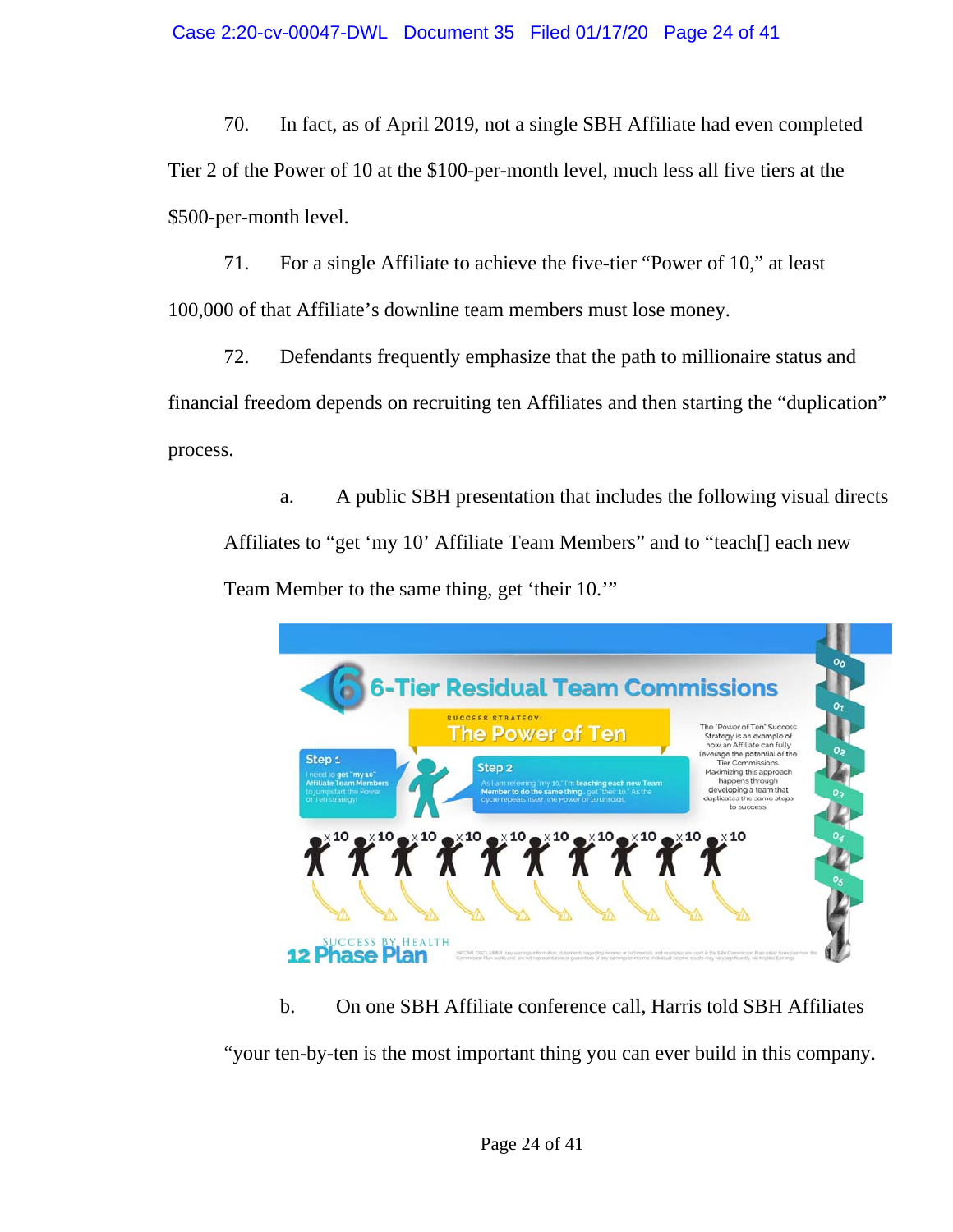The most important thing you can do is think about it every day. I've got to get my ten, my ten on my first tier."

c. In another Facebook video, Sacca told Affiliates that the SBH commission plan is "driven 100%" by the Power of 10 BAM Bonus. Jay Noland called this training session the best training he ever saw Sacca do.

73. Defendants also encourage Affiliates to buy large amounts of products when they sign up, and to continue stockpiling inventory thereafter. They encourage these purchases not as a response to consumer demand, but instead as a strategy of growing one's business and advancing to higher SBH ranks.

a. The SBH Fast Start system, for example, states, "The more inventory you have to start your business, the faster your business typically will grow."

b. Harris coached Affiliates to "make sure we keep our shelves full."

c. With just hours remaining in one monthly sales period, Jay Noland pushed any Affiliate with \$500 in monthly sales over the prior 30 days to make an additional \$14,500 in purchases in the final four hours, which would qualify the Affiliate for SBA1 status for the following month. Noland added: "You can do it. It's just in your mind . . . . Listen to me. You can go in, order you a case."

d. Similarly, Harris told Affiliates at the end of another monthly sales period to buy products to achieve Business Affiliate status. He acknowledged receiving complaints from Affiliates who already had \$1,000 in unsold merchandise in their house, but dismissed those concerns by explaining that this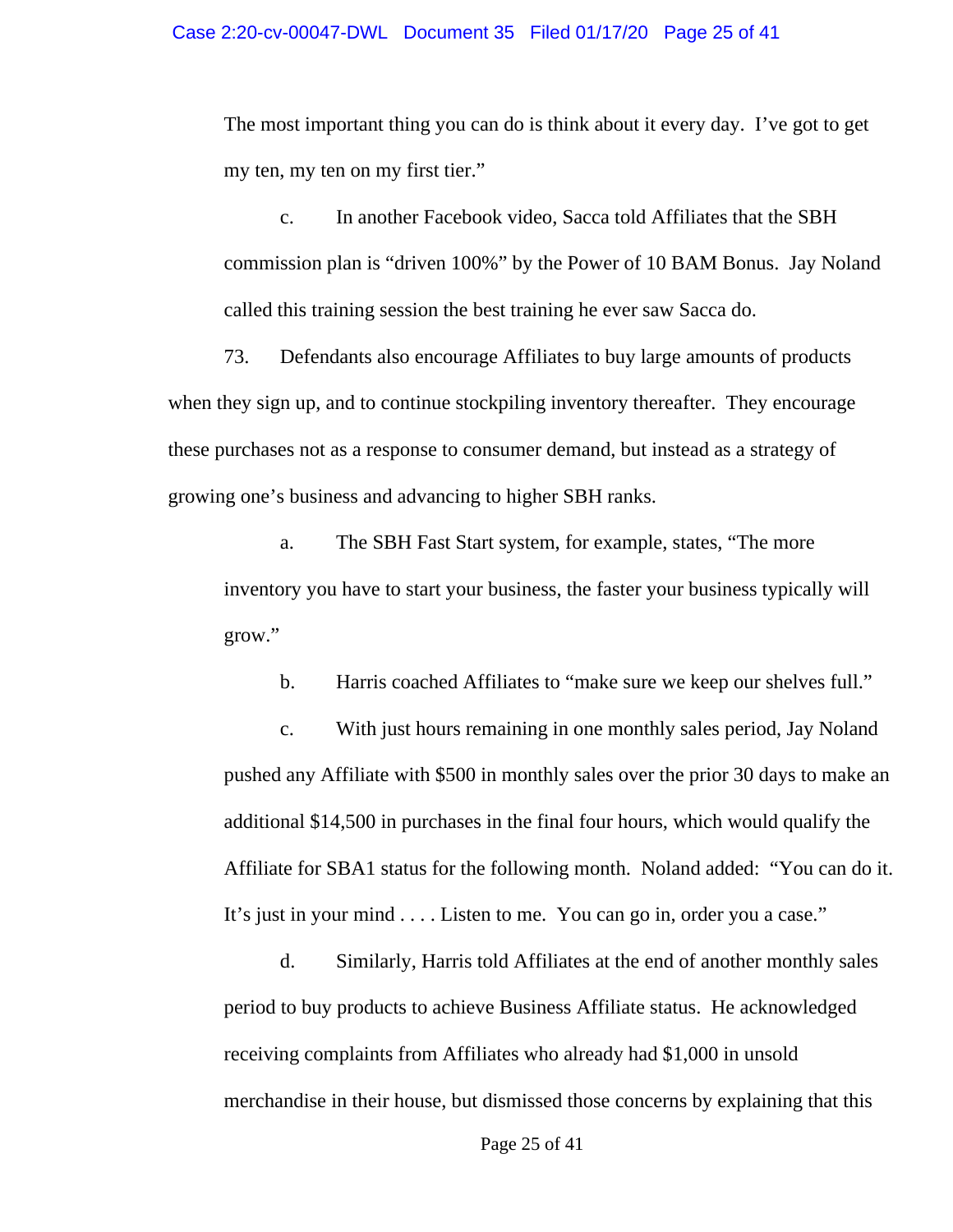unsold inventory was actually a benefit: "If you got \$1,000 [in products] in your house, congratulations. If you got 4 or \$5,000 worth, congratulations. If you got more than that, congratulations. Mr. Noland and I used to carry around 10, 15, 20, \$25,000 or more in products."

74. Defendants press Affiliates to take financial risks to attend trainings and buy SBH products. In particular, Defendants encourage recruits to max out credit cards, borrow from family, take loans from banks, and sell or mortgage their homes to fund their SBH businesses.

75. In one Facebook video, Harris recounted telling an Affiliate that he should obtain a loan to travel to Orlando for an SBH training event: "So it's not worth getting a loan to come here and build something that's going to take care of your family for generations? Right, I mean, yeah, I would get a loan if I needed one. Guess what I did back in the 1990s [in a prior multilevel marketing program]? I got loans. . . . I got [my credit cards] increased to the point where I couldn't even use them no more . . . . I borrowed money from people in my family and from some of my friends."

76. While urging Affiliates to build large inventories of products in order to improve their SBH ranks—and therefore increase their commissions and other rewards— Defendants simultaneously undercut Affiliates' ability to sell that inventory at any meaningful profit.

77. Specifically, Defendants sell products to Affiliates at what they call "wholesale" price.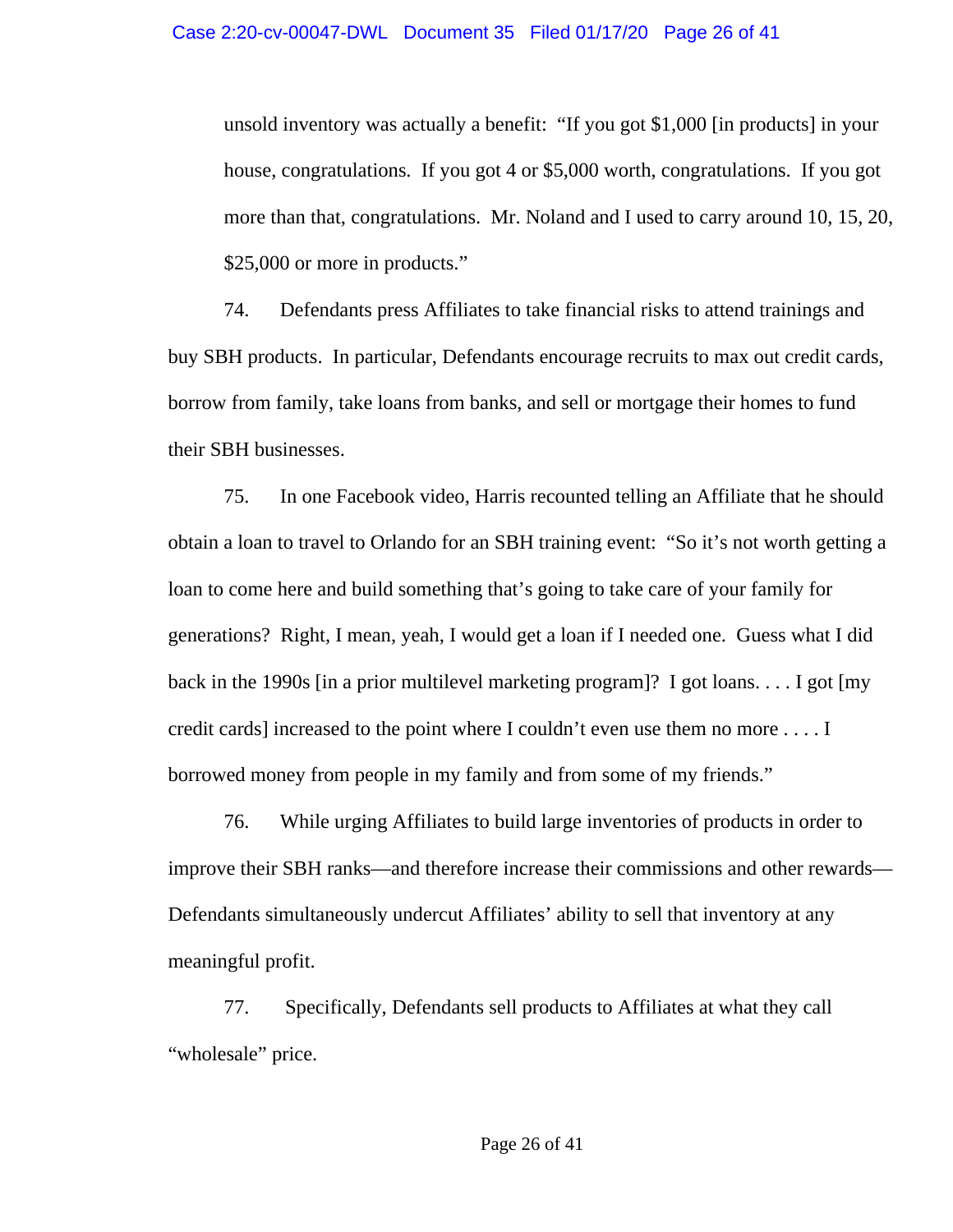#### Case 2:20-cv-00047-DWL Document 35 Filed 01/17/20 Page 27 of 41

78. Defendants then state that Affiliates should apply at least a 50% "markup" to products in the Affiliate's personal inventory before selling the products in hand-tohand sales at a "retail" price. Affiliates earn no commission on those in-person sales, but can make money by selling at a higher price than their wholesale purchase price.

79. Defendants, however, compete with their own Affiliates by making the Affiliate "wholesale" price available to the general public. Thus, both Affiliates and non-Affiliates can purchase products at the exact same "wholesale" price from the SBH website or Affiliate Websites.

80. As a result, non-Affiliate consumers have little reason to pay the 50% retail "markup" at which SBH suggests Affiliates sell their products, and Affiliates struggle to sell products from their rapidly growing inventory for any meaningful profit.

81. Defendants actually encourage Affiliates to tell their own customers that they can buy products cheaper directly from SBH. SBH's retail script directs Affiliates to tell customers, "I need you to help me out by buying at least a bag or two of coffee from me one time at Retail Pricing. If you like it, I will show you how to get it at Wholesale Pricing from then on."

82. Defendants also expressly tell Affiliates that their top priority is recruiting rather than retail sales.

a. In describing one "cash promotion," Jay Noland declared that the goal was "to get you focused on what you should be focusing on right now, which is new people getting into the company." Noland then reminded Affiliates to "get[] ten to get ten to get ten."

Page 27 of 41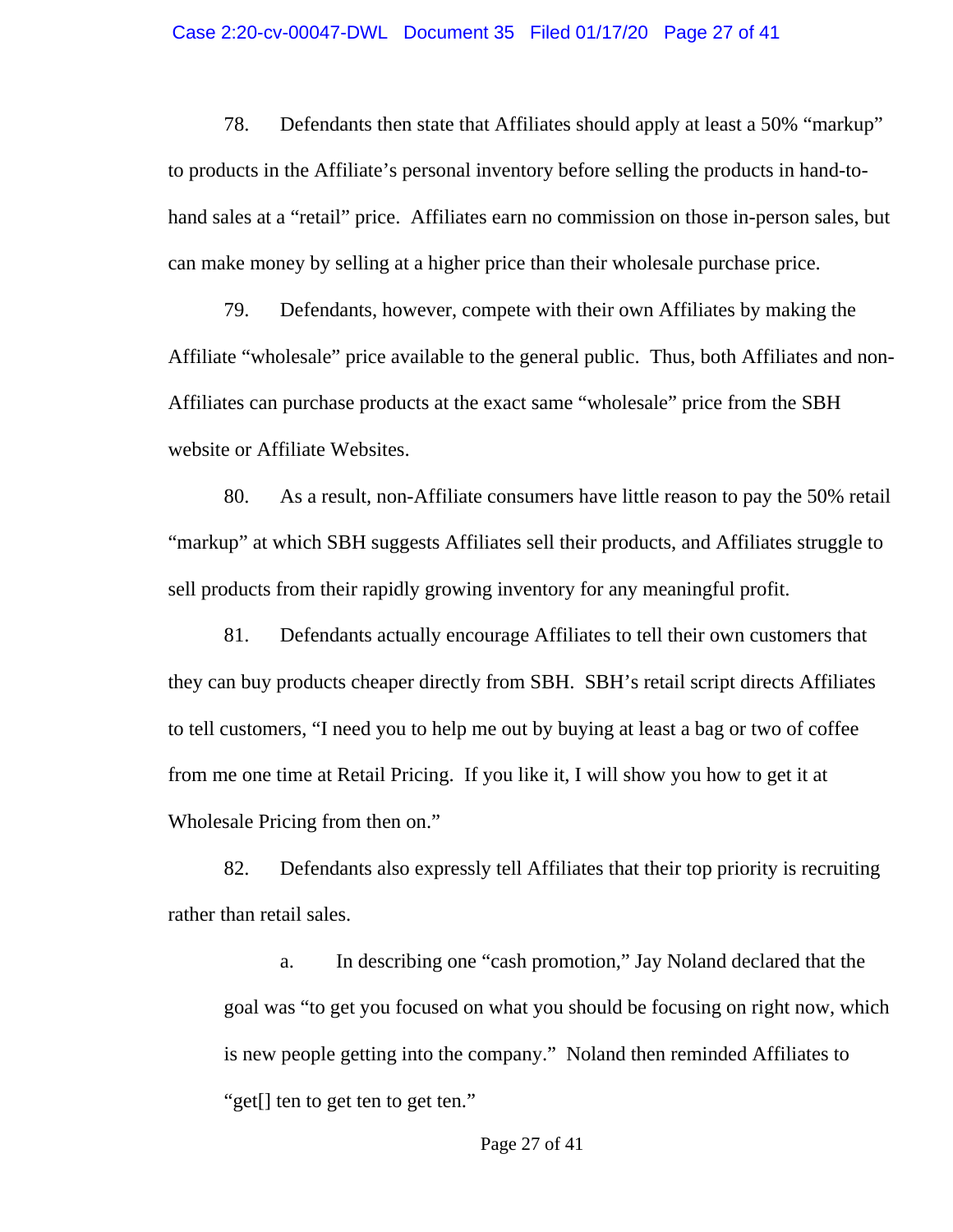b. SBH's director of sales told Affiliates that retail sales were a "great

way to make some extra, part-time money, to make some quick quick money," but

emphasized that "recruiting is key" and that Affiliates should spend their time

building a "10x10x10x10x10."

c. Similarly, one top SBH Affiliate said she would "gloss over retail"

at a recruiting event in order to spend more time on the purported lucrative

benefits of recruiting.

83. Defendants' "One Year Commitment Form" for new Affiliates requires

Affiliates to make ten commitments, none of which involve selling products to non-

Affiliate consumers.

| I hereby commit that I will:                                                                                                                                                                                                                                                                                                                                                                                                                                                                                                                                                                                                                                                                                                                  |
|-----------------------------------------------------------------------------------------------------------------------------------------------------------------------------------------------------------------------------------------------------------------------------------------------------------------------------------------------------------------------------------------------------------------------------------------------------------------------------------------------------------------------------------------------------------------------------------------------------------------------------------------------------------------------------------------------------------------------------------------------|
| • Give 110% to my SBH Business.<br>• Be a Product of the SBH Products.<br>• Launch my Business by hosting at least 4 SBH Business Mixers within my first 30 days.<br>• Expose my SBH business to at least 2 people per day (5 days per week).<br>• Make sure my team goes through the SBH "Fast Start System" Training.<br>• Host or Attend at least 1 SBH Business Mixer (CTM) per week for the next year.<br>• Attend all Major Corporate Events (typically 2 or 3 per year).<br>• Attend all local weekly "Getting Started Trainings" and "Regional Events" in my area.<br>• Practice at least 30 minutes of Self Development Daily. Commit to "Conquer Myself"<br>and control my destiny.<br>• Be an Honorable Person that KEEPS MY WORD. |
| I WILL CONDUCT MY BUSINESS BY THESE CORE PRINCIPLES AND<br>I FURTHER COMMIT THAT I WILL BE HERE 1 YEAR FROM NOW!                                                                                                                                                                                                                                                                                                                                                                                                                                                                                                                                                                                                                              |

84. Jay Noland has urged Affiliates to continue recruiting even when products

are unavailable due to shipping delays, explaining that Affiliates should "sell the vision"

instead of the products, and adding that "the bigger vision you sell, the bigger paycheck

you get."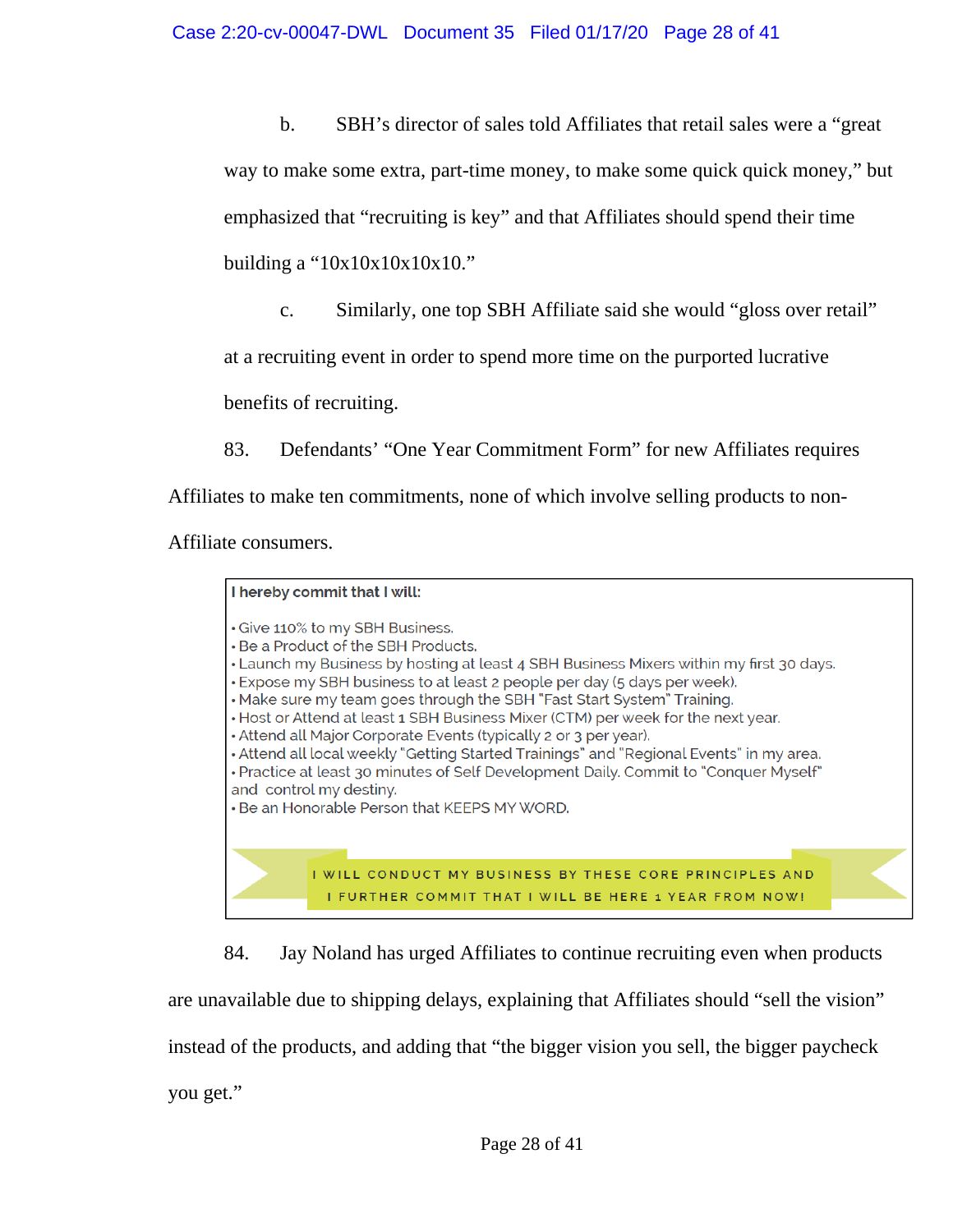85. Jay Noland also has admitted that the products, and consumer demand for the products, are unimportant to his ability to sell consumers on the promise of financial freedom. Noland stated that "you can plug any company or product into this process, and you can be free financially if you want to be."

## **Defendants' Shipping Delays and Punitive Chargeback and Refund Policies**

86. Defendants sell products to consumers, including Affiliates, through the SBH website and Affiliate Websites.

87. Defendants also sell products to Affiliates through the Affiliate's "back office"—a password-protected website managed by SBH and unique to each Affiliate.

88. Defendants do not clearly and conspicuously disclose a shipping date to consumers who purchase products on the SBH website, Affiliate Websites, or Affiliate back offices.

89. During the product-ordering process on the SBH website or Affiliate Websites, Defendants do not display the SBH "terms and conditions." Instead, consumers can only find the terms and conditions by clicking on a small-print "Terms of Use" hyperlink on the bottom of the SBH website or Affiliate Websites.

90. When Affiliates order products from their back offices, they can only view the terms and conditions by clicking a hyperlink.

91. Buried within Defendants' undisclosed or hyperlinked terms and conditions, and spread across multiple, sometimes-unnumbered sections in small font, are the specifics of SBH's shipping, no-refund, and chargeback policies.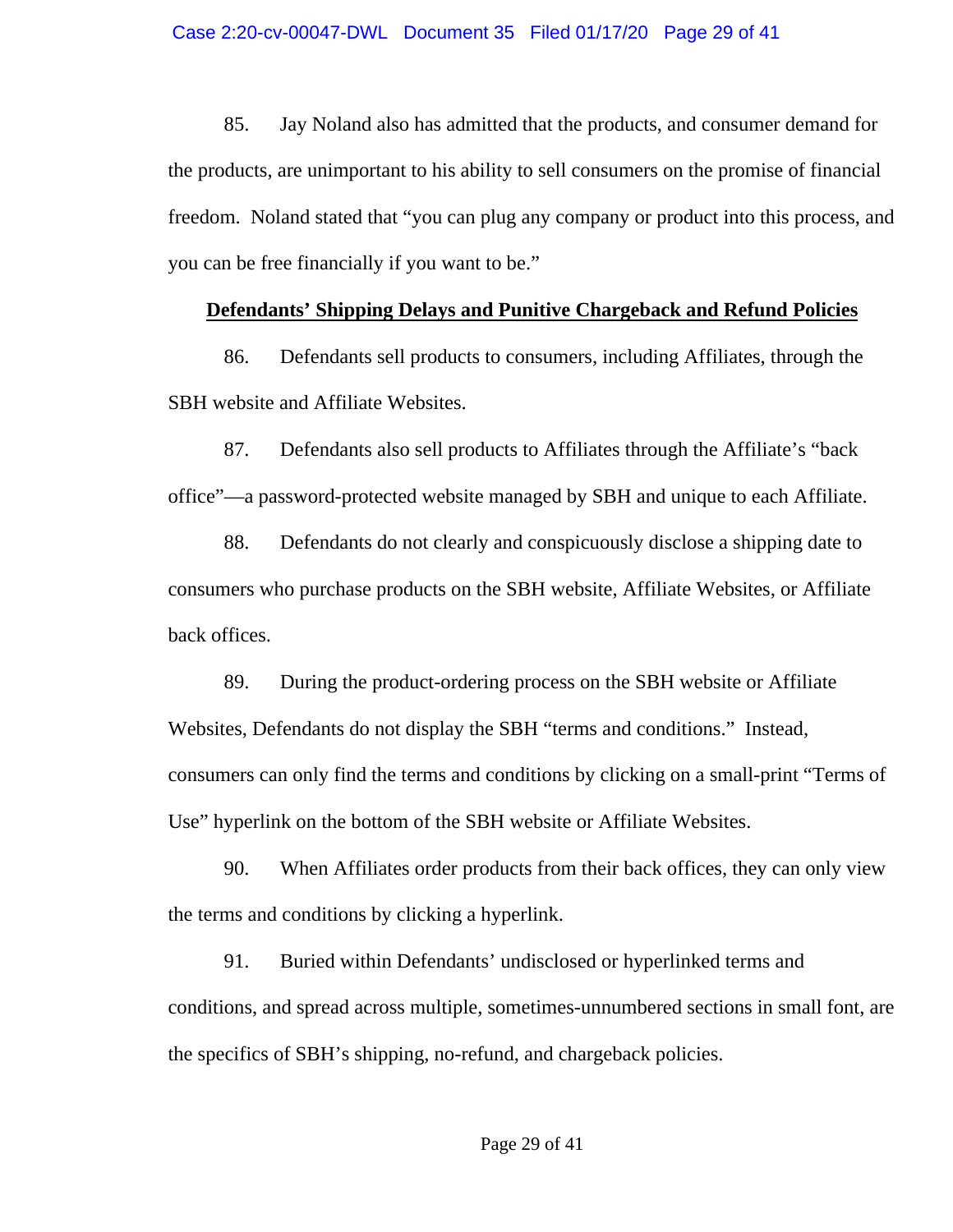a. In the second paragraph of section 14, Defendants state that "SBH [p]roducts typically ship within 48 business hours" and that "from time to time," products may not ship for "up to 60 days or more in some cases."

b. Section 14 also states that all product purchases are nonrefundable "for any reason whatsoever" and prohibits consumers from seeking credit card "chargebacks" (i.e., a refund through a credit card company).

c. The unnumbered "Liquidated Damages" section of the terms and conditions impose liquidated damages upon consumers who "violate[] the No Refund Policy and file[] a chargeback or dispute[] a purchase they made from [SBH]." Those damages equal three times the amount of each chargeback or \$1,000—whichever is greater.

d. The unnumbered "Confession of Judgment" section of the terms and conditions also allows SBH to confess a judgment in any court against a consumer who "dispute[s]" a credit card payment or obtains a reversal of a credit card transaction "for any reason." The same section defines the confessed judgment amount as three times the amount of each reversed or disputed charge or \$1,000 whichever is greater—plus the amount of the original charge, along with collection costs, court costs, and attorneys' fees.

92. In a separate part of the SBH Affiliates' back offices, a "frequently asked questions" section responds to a "What is the SBH Shipping policy?" question by stating that products "typically ship within  $48 - 72$  business hours from when the order is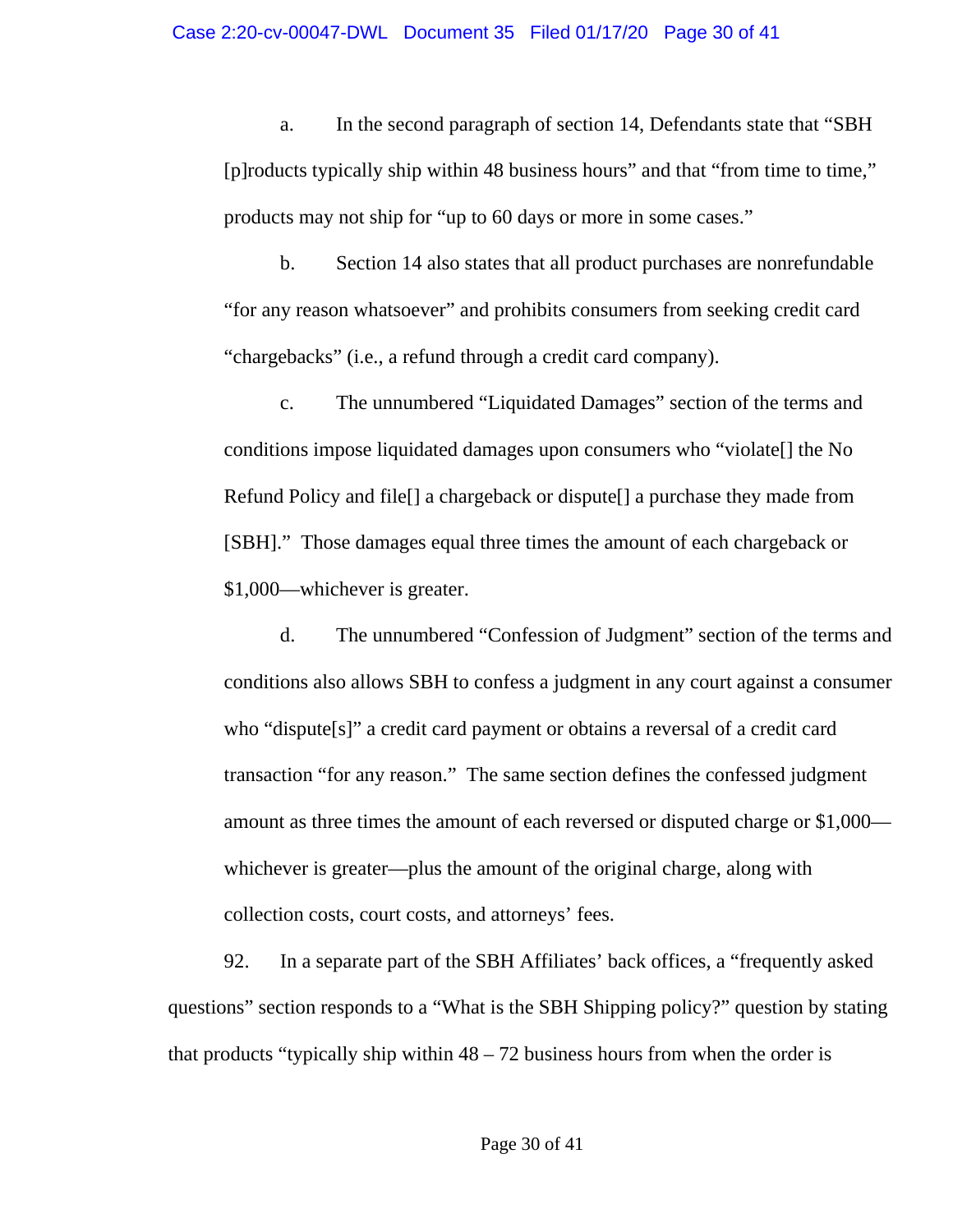placed." Only under a separate "How do refunds work?" question do Defendants state that orders may not ship for "up to 60 days or more in some cases."

93. On many occasions, consumers have waited months to receive products or have not received products at all.

94. Defendants do not obtain consumers' consent to shipping delays.

95. Defendants do not offer any consumers, including consumers who wait for months to receive products or who never receive their products, the option to cancel their order and obtain a refund.

96. Defendants do not provide refunds to consumers who request them, including consumers who wait months to receive their products or who never receive their products.

97. Jay Noland has urged Affiliates to "keep ordering, keep moving, keep pushing," even when SBH runs out of products.

98. Defendants threaten consumers who ask questions or complain about shipping delays with legal action or removal from the company.

99. In one Facebook video, Jay Noland said, "We're having just a crazy amount of people calling our 800 number asking where their orders are at." He blamed this on "terrible leadership" not by himself, but instead by the Affiliates who had recruited the complaining Affiliates. He then threatened to remove from SBH the complaining Affiliates and those Affiliates' upline referrers.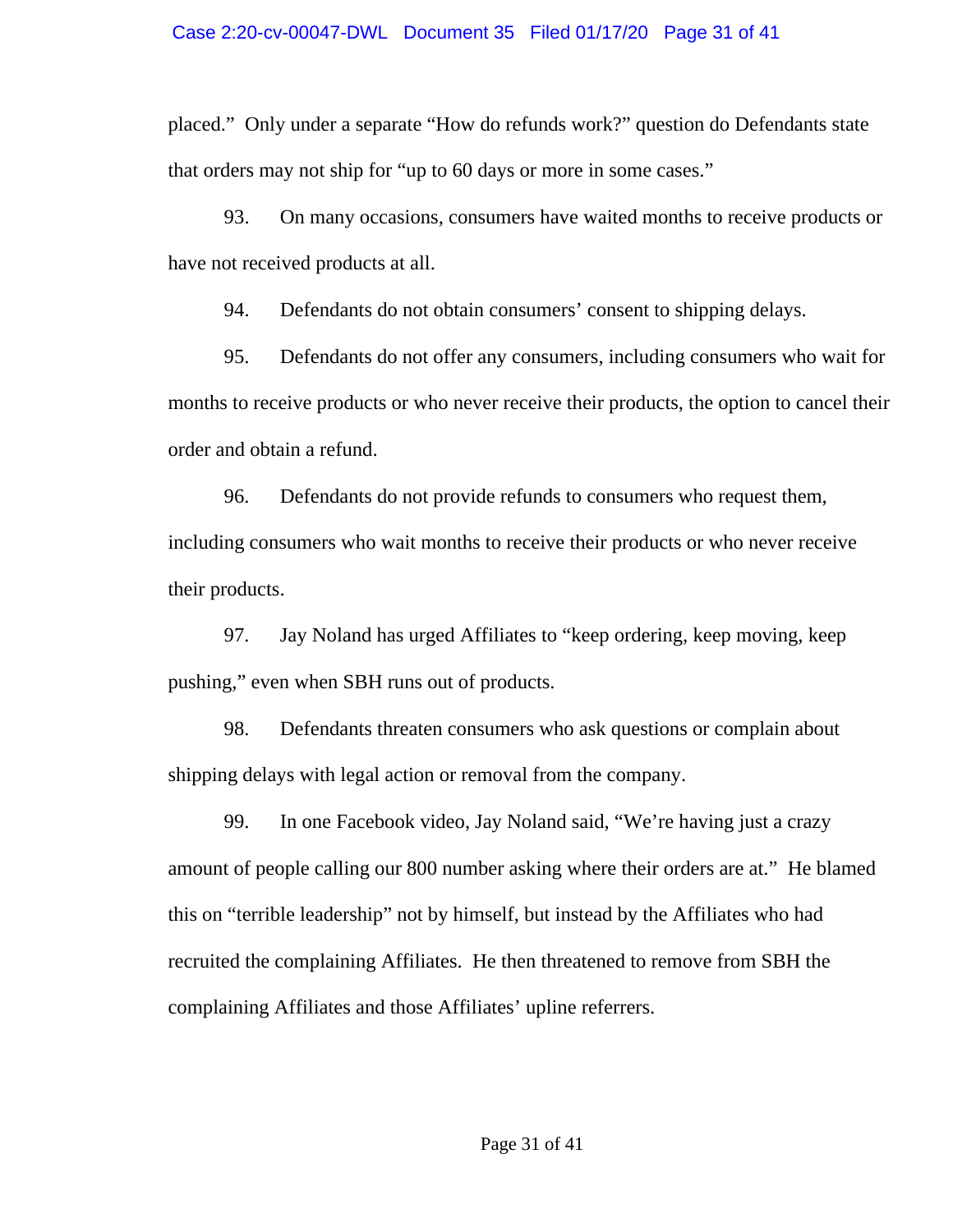100. In one video posted to Facebook, Jay Noland threatened to report to the police any Affiliate who requested a chargeback on a product for which he or she had received a commission—even if the Affiliate had not received the product.

101. SBM Holdings sued nine SBH Affiliates in Nevada state court, alleging, among other things, that the Affiliates violated the SBH terms and conditions by seeking at least 12 chargebacks.

# **Defendants' Sale of Consumers Goods and Services at SBH and Success by Media Events**

102. Defendants and their representatives frequently host events at which they sell SBH products and tickets to future training events. These events occur at locations other than the Defendants' place of business.

103. As seen in the image accompanying paragraph 83, Defendants require new Affiliates to attend all "major corporate events." Similarly, as described in paragraph 44, Defendants encourage Affiliates seeking financial freedom to attend "all SBH Corporate trainings and events no matter what."

104. The "major corporate events" referenced in paragraph 103 occur 3-4 times annually at a cost \$200-3500 per ticket, excluding travel and hotel costs. These events usually occur in hotel conference rooms or convention centers.

105. Defendants and their representatives also host smaller events, such as "coffee tea mixers" ("CTMs") or "Success Saturdays," throughout the year. These events usually occur in Defendants' or their representatives' homes or in hotel conference rooms.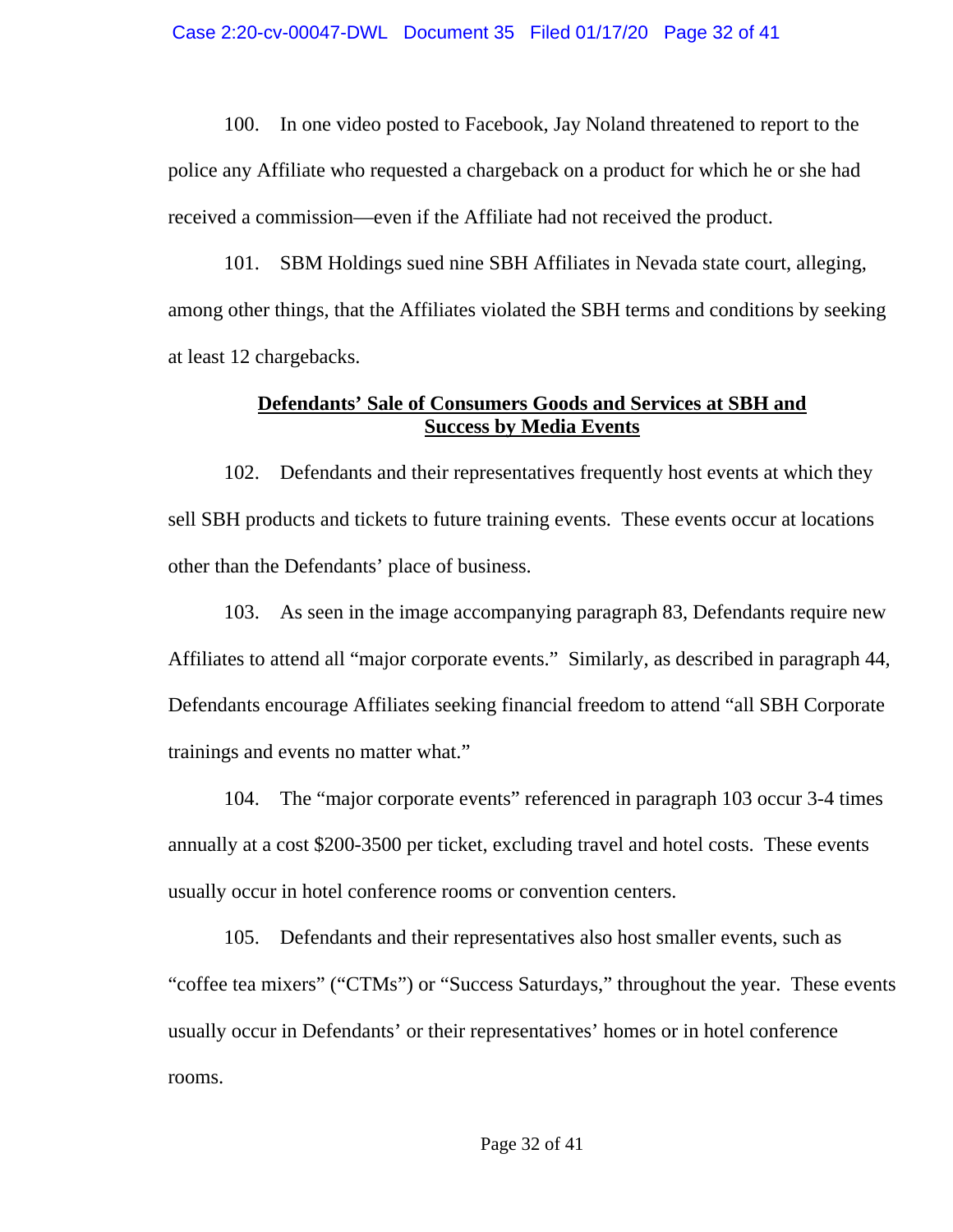#### Case 2:20-cv-00047-DWL Document 35 Filed 01/17/20 Page 33 of 41

106. At these events, Defendants use high-pressure tactics—including threats of diminished status within SBH; emotional pleas from friends, family, and SBH leaders; and screaming—to sell consumer goods or services, including SBH products and tickets to training events, that cost more than \$130.

107. Defendants do not inform, either orally or in writing, purchasers of goods or services at the above-described events of their right to cancel the transaction within three business days. Defendants also do not provide these purchasers with a form "notice of cancellation" that they may use to cancel the transactions.

108. Based on the facts and violations of law alleged in this Amended Complaint, the FTC has reason to believe that Defendants are violating or are about to violate laws enforced by the Commission.

### **VIOLATIONS OF THE FTC ACT**

109. Section 5(a) of the FTC Act, 15 U.S.C. § 45(a), prohibits "unfair or deceptive acts or practices in or affecting commerce."

110. Misrepresentations or deceptive omissions of material fact constitute deceptive acts or practices prohibited by Section 5(a) of the FTC Act.

#### **Count I – Illegal Pyramid**

111. As alleged above, Defendants operate or promote participation in an unlawful scheme in which participants pay money to the company in return for which they receive (1) the right to sell products, and (2) in return for recruiting other participants into the program, the right to receive rewards that are unrelated to the sale of products to ultimate users.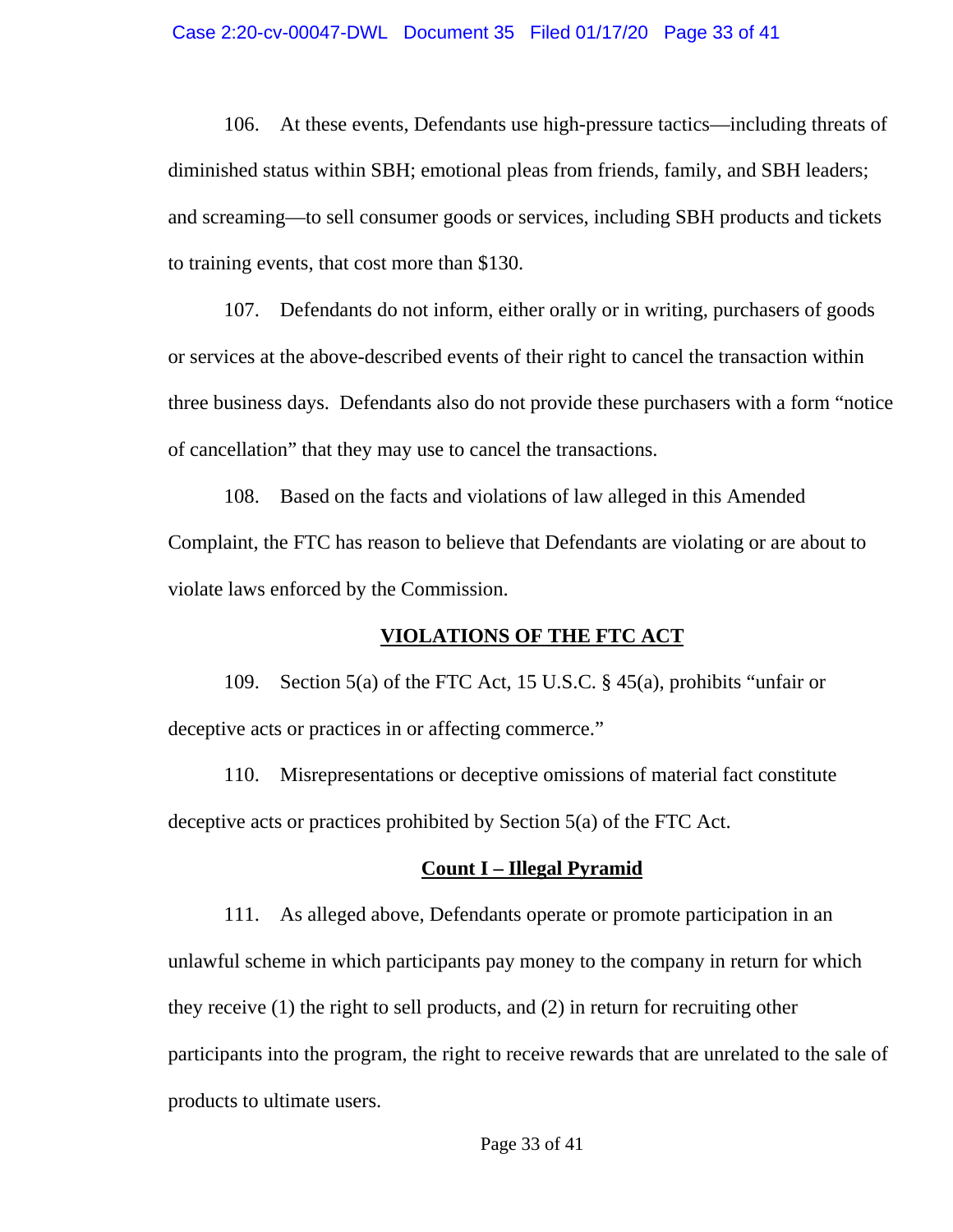112. Defendants' operation or promotion of this type of scheme, often referred to as a pyramid scheme, constitutes a deceptive act or practice in violation of Section 5(a) of the FTC Act, 15 U.S.C. § 45(a).

# **Count II – Income Misrepresentations**

113. In numerous instances in connection with the advertising, marketing, promotion, offering for sale, or sale of the right to participate, or further participate, in the SBH program, Defendants have represented, directly or indirectly, expressly or by implication, that SBH Affiliates are likely to earn substantial income.

114. In truth and in fact, in numerous instances in which Defendants have made the representations set forth in paragraph 113, SBH Affiliates are not likely to earn substantial income.

115. Therefore, Defendants' practices, as set forth in paragraph 113, constitute a deceptive act or practice in violation of Section 5(a) of the FTC Act, 15 U.S.C. § 45(a).

# **Count III – Means and Instrumentalities**

116. By furnishing SBH Affiliates with promotional materials and instructions to be used in recruiting new participants that contain false or misleading representations, Defendants have provided the means and instrumentalities for the commission of deceptive acts and practices.

117. Therefore, Defendants' practices, as set forth in paragraph 116, constitute a deceptive act or practice in violation of Section 5(a) of the FTC Act, 15 U.S.C. § 45(a).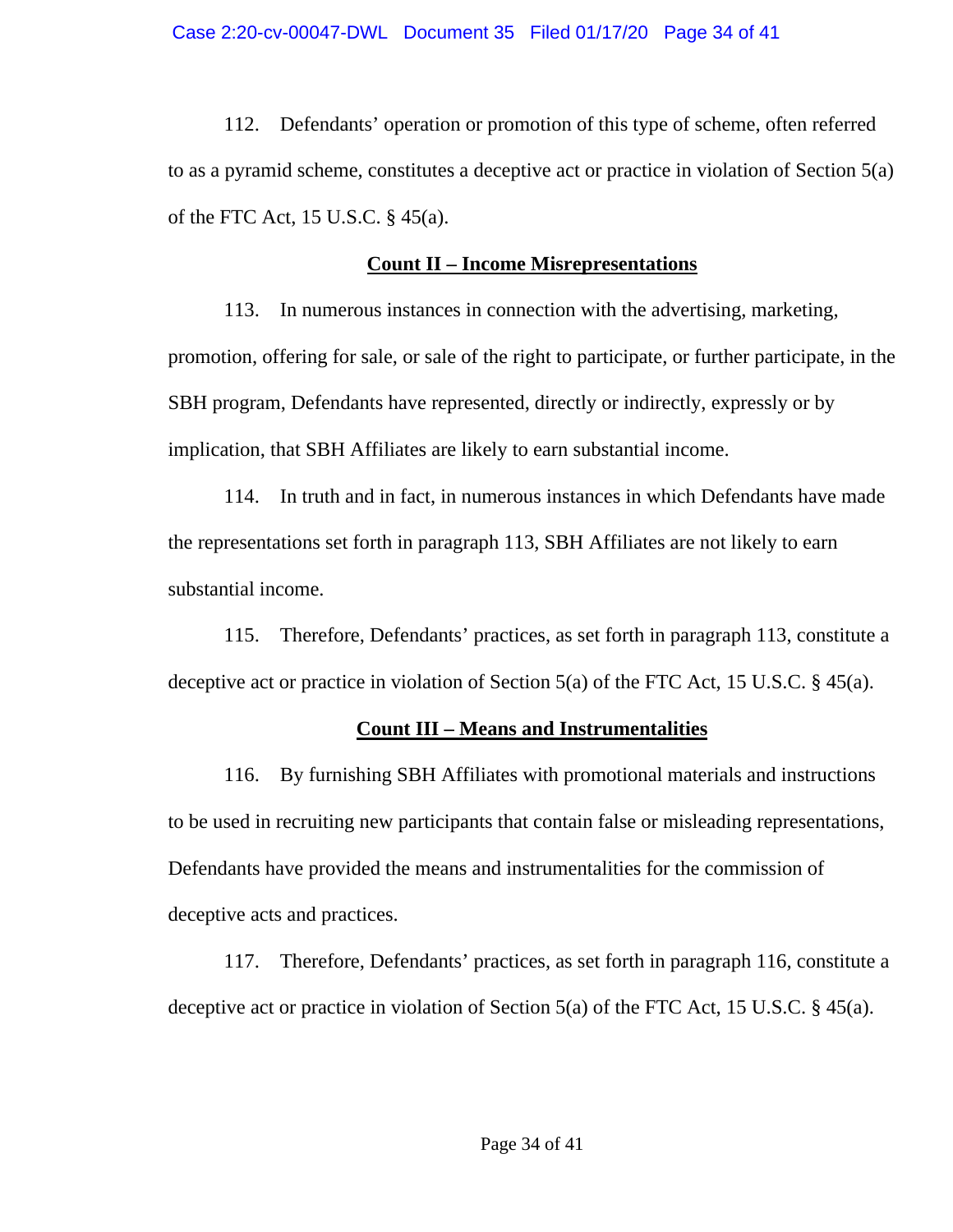## **VIOLATIONS OF THE MAIL, INTERNET, OR TELEPHONE ORDER MERCHANDISE RULE**

118. The Merchandise Rule, 16 C.F.R. Part 435, prohibits sellers from soliciting any order for the sale of merchandise ordered through the mail, via Internet or by telephone "unless at the time of the solicitation, the seller has a reasonable basis to expect that it will be able to ship any ordered merchandise to the buyer" either "[w]ithin that time clearly and conspicuously stated in any such solicitation; or [i]f no time is clearly and conspicuously stated, within 30 days after receipt of a properly completed order from the buyer."  $16$  C.F.R. § 435.2(a)(1).

119. "Receipt of a properly completed order" means "where the buyer tenders full or partial payment . . . the time at which the seller receives both said payment and an order from the buyer containing all of the information needed by the seller to process and ship the order."  $16$  C.F.R. § 435.1(c).

120. Where a seller is unable to ship merchandise within the seller's advertised time or within 30 days, if no time is given, the seller must offer to the buyer "clearly and conspicuously and without prior demand, an option either to consent to a delay in shipping or to cancel the buyer's order and receive a prompt refund." 16 C.F.R.  $§$  435.2(b)(1).

a. Any such offer "shall be made within a reasonable time after the seller first becomes aware of its inability to ship." 16 C.F.R. § 435.2(b)(1).

b. The offer must fully inform the buyer of the buyer's right to cancel and provide a definite revised shipping date or inform the buyer that the seller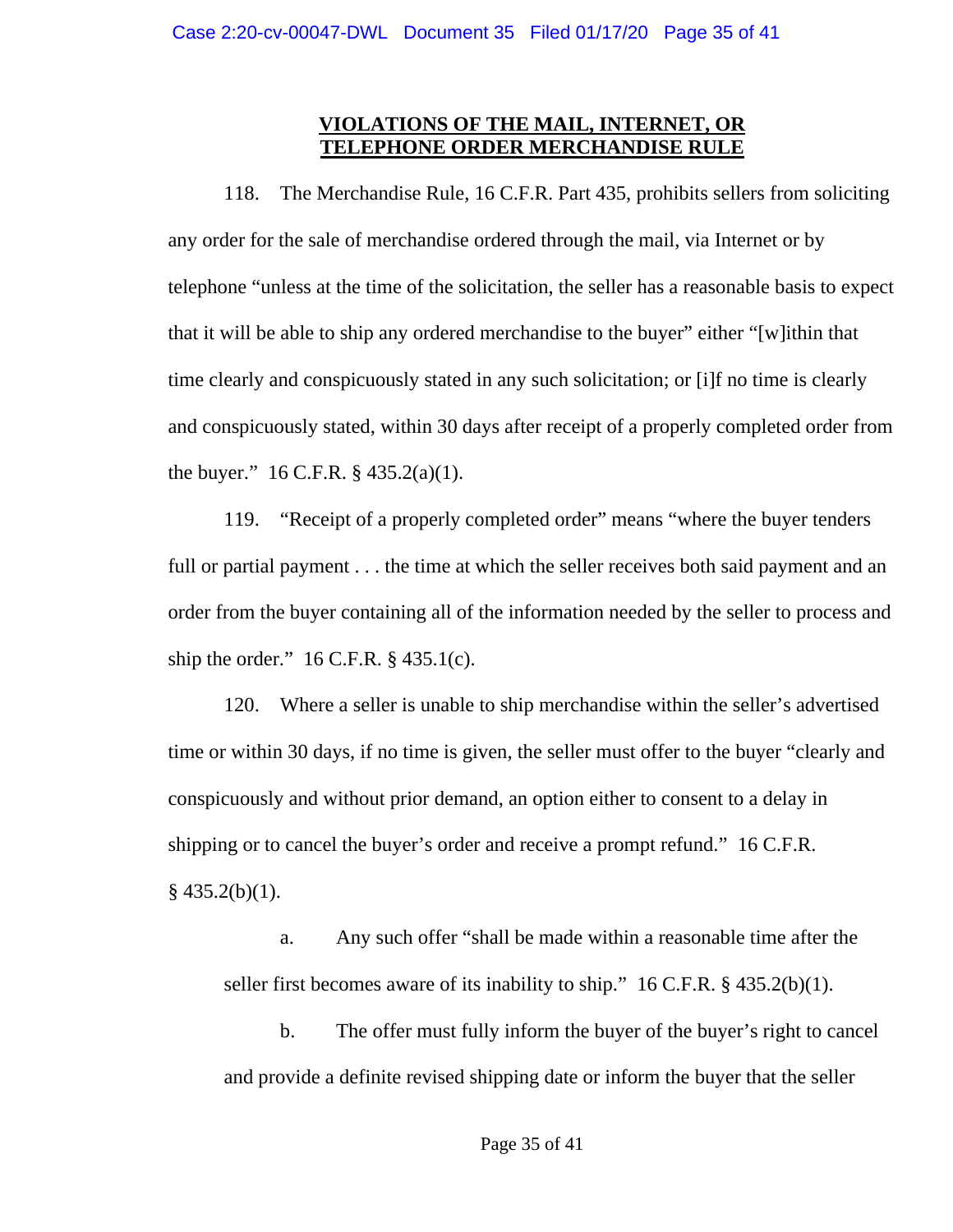cannot make any representation regarding the length of the delay. 16 C.F.R. §  $435.2(b)(1)(i)$ .

121. A seller must "deem an order canceled and . . . make a prompt refund to the buyer whenever the seller receives, prior to the time of shipment, notification from the buyer cancelling the order pursuant to any option [under the Merchandise Rule] . . . [or] [t]he seller fails to offer the option [to consent to a delay or cancel required by  $\S$  435.2(b)(1)] and has not shipped the merchandise" within the time required by the Merchandise Rule. 16 C.F.R. § 435.2(c), (c)(1), (c)(5).

122. Pursuant to Section 18 of the FTC Act, 15 U.S.C. § 57a(d)(3), and 16 C.F.R. § 435.2, a violation of the Merchandise Rule constitutes an unfair or deceptive act or practice in or affecting commerce, in violation of Section 5(a) of the FTC Act, 15 U.S.C. § 45(a).

#### **Count IV – Failure to Seek Consent or Offer Cancellation**

123. In numerous instances, when Defendants failed to ship orders within the timeframe required by the Merchandise Rule, they failed to offer customers the opportunity to consent to a delay in shipping or to cancel their order.

124. Defendants' practices as alleged in paragraph 123 violate the Merchandise Rule, 16 C.F.R. § 435.2(b), and therefore are unfair or deceptive acts or practices in violation of Section 5 of the FTC Act, 15 U.S.C. § 5(a).

### **Count V – Failure to Provide Cancellation or Refund**

125. In numerous instances, when Defendants failed to ship orders within the timeframe required by the Merchandise Rule and failed to offer consumers the

Page 36 of 41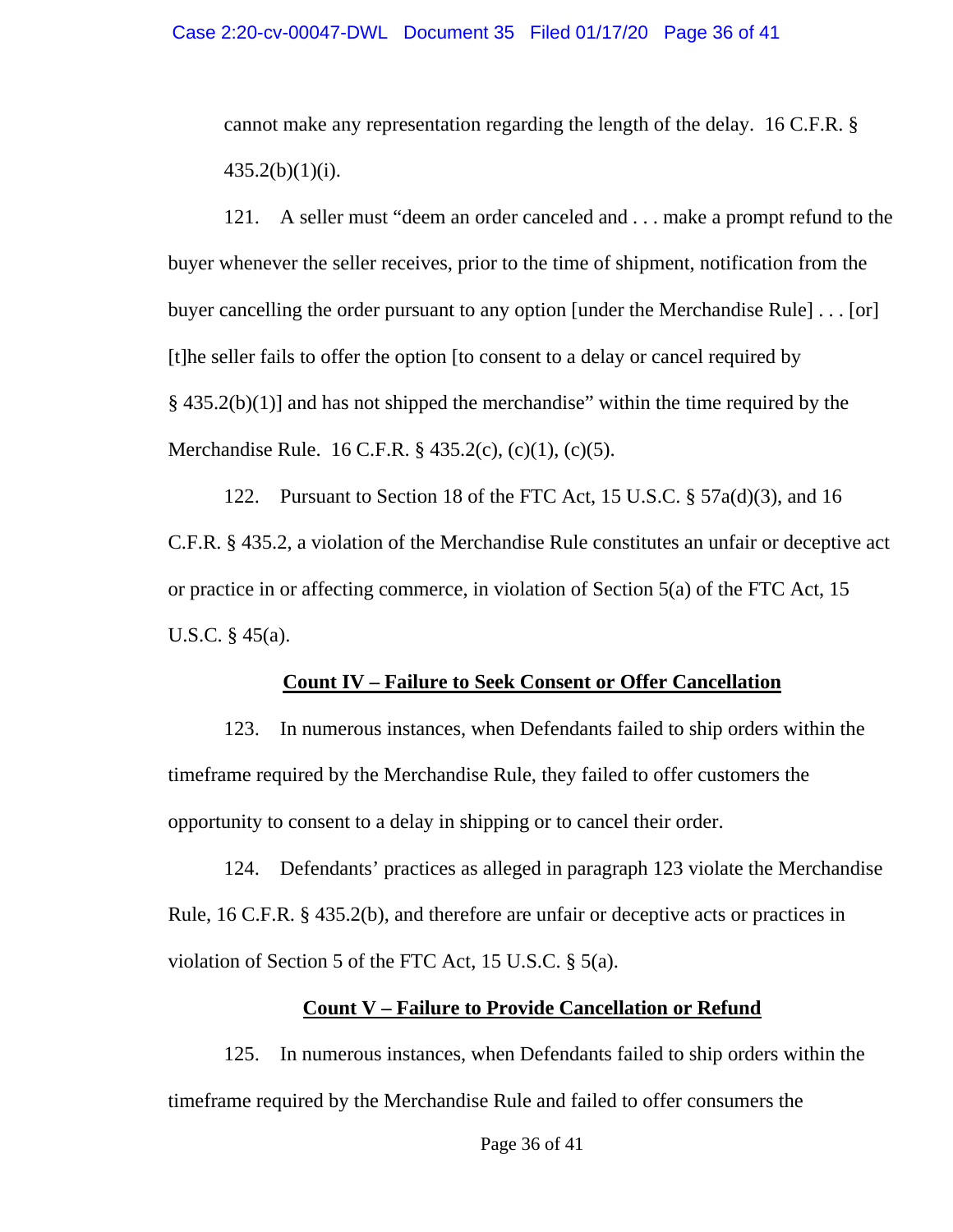opportunity to consent to a delay in shipping or to cancel their order, they did not cancel those orders or provide consumers a refund. In addition, if buyers notified Defendants of an order cancellation pursuant to any option under the Merchandise Rule, Defendants did not deem those orders cancelled or provide a prompt refund.

126. Defendants' practices as alleged in paragraph 125 violate the Merchandise Rule, 16 C.F.R. § 435.2(c), and therefore are unfair or deceptive acts or practices in violation of Section 5 of the FTC Act, 15 U.S.C. § 5(a).

# **VIOLATIONS OF THE RULE CONCERNING COOLING-OFF PERIODS FOR SALES MADE AT HOME OR CERTAIN OTHER LOCATIONS**

127. The Cooling-Off Rule, 16 C.F.R. Part 429, gives purchasers of certain goods and services three days to cancel purchases of \$25 or more when the sale takes place at the purchaser's home, or \$130 or more when the sale takes place at any location other than the seller's place of business (e.g., hotel rooms or convention centers). 16 C.F.R. §§ 429.0(a), 429.1.

128. The Cooling-Off Rule requires the seller to furnish the purchaser with a fully completed receipt or copy of any contract pertaining to such sale at the time of its execution, which must contain a statement summarizing the purchaser's right to cancel within three business days.  $16$  C.F.R. § 429.1(a).

129. The Cooling-Off Rule also requires the seller to inform purchasers about cancellation rights at the time of the sale by giving the purchaser two copies of a cancellation form (one to keep and one to send). The Cooling-Off Rule also requires the cancellation form to be captioned either "NOTICE OF RIGHT TO CANCEL" or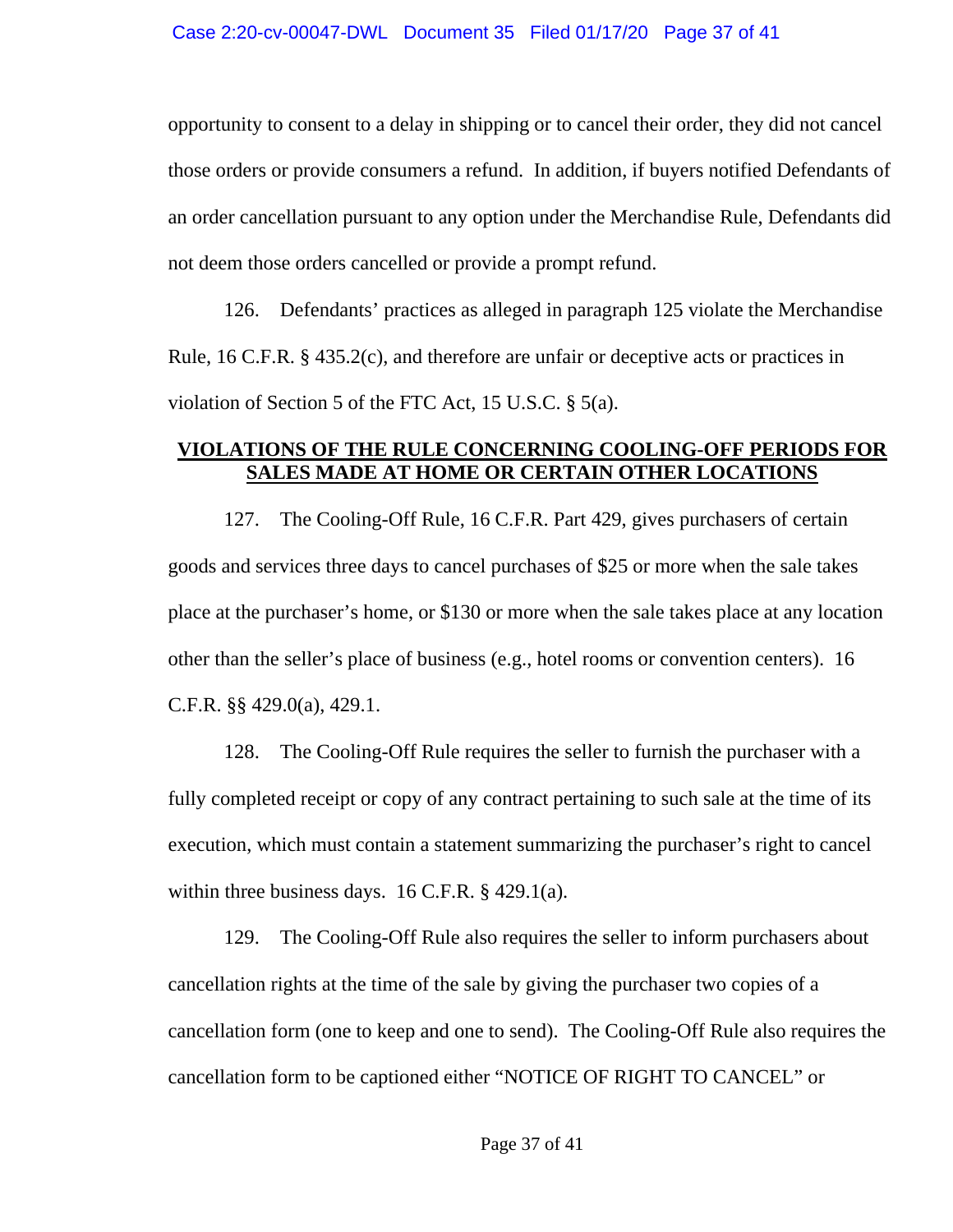"NOTICE OF CANCELLATION" and sets forth the language that must be contained in the cancellation notice.  $16$  C.F.R. § 429.1(b), (c).

130. The Cooling-Off Rule also requires that, at the time the purchaser signs the contract or purchases the goods or services, the seller orally inform the purchaser of the purchaser's right to cancel. 16 C.F.R. § 429.1(e).

131. Pursuant to Section 18 of the FTC Act, 15 U.S.C. § 57a(d)(3), and 16 C.F.R. § 429.1, a violation of the Cooling-Off Rule constitutes an unfair or deceptive act or practice in or affecting commerce, in violation of Section 5(a) of the FTC Act, 15 U.S.C. § 45(a).

### **Count VI – Failure to Notify Consumers of Cancellation Rights**

132. Defendants are "sellers" as that term is defined in Section 429.0(c) of the Cooling-Off Rule, and have been engaged in "door-to-door sales" of "consumer goods and services," as those terms are defined in Section 429.0(a), (b) of the Cooling-Off Rule.

133. In numerous instances, in connection with the door-to-door sales of SBH products and training events, Defendants have:

a. Failed to furnish purchasers with a receipt or contract informing them of their right to cancel the transaction within three business days;

b. Failed to furnish purchasers with a "Notice of Cancellation" or "Notice of Right to Cancel" that purchasers can use to cancel the transaction; and

c. Failed to orally inform purchasers of their right to cancel the transaction.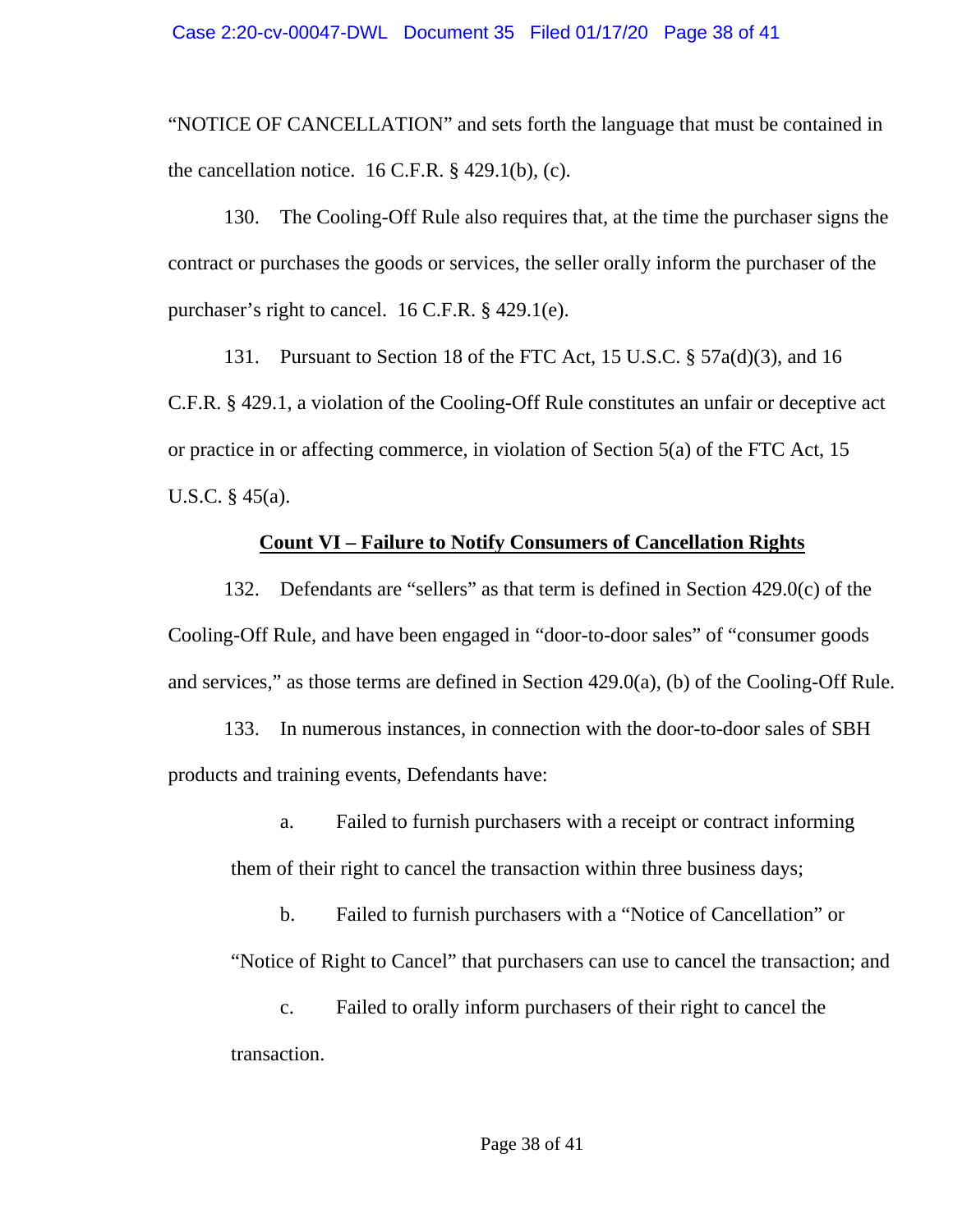134. Defendants' practices as alleged in paragraph 133 violate the Cooling-Off Rule, 16 C.F.R. § 435.1, and therefore are unfair or deceptive acts or practices in violation of Section 5 of the FTC Act, 15 U.S.C. § 5(a).

### **CONSUMER INJURY**

135. Consumers are suffering, have suffered, and will continue to suffer substantial injury as a result of Defendants' violations of the FTC Act, the Merchandise Rule, and the Cooling-Off Rule. In addition, Defendants have been unjustly enriched as a result of their unlawful acts or practices. Absent injunctive relief by this Court, Defendants are likely to continue to injure consumers, reap unjust enrichment, and harm the public interest.

## **THIS COURT'S POWER TO GRANT RELIEF**

136. Section 13(b) of the FTC Act, 15 U.S.C. § 53(b), empowers this Court to grant injunctive and such other relief as the Court may deem appropriate to halt and redress violations of any provision of law enforced by the FTC. The Court, in the exercise of its equitable jurisdiction, may award ancillary relief, including rescission or reformation of contracts, restitution, the refund of monies paid, and the disgorgement of ill-gotten monies, to prevent and remedy any violation of any provision of law enforced by the FTC.

137. Section 19 of the FTC Act, 15 U.S.C. § 57b, the Merchandise Rule, and the Cooling-Off Rule authorize this Court to grant such relief as the Court finds necessary to redress injury to consumers resulting from Defendants' violations of the Merchandise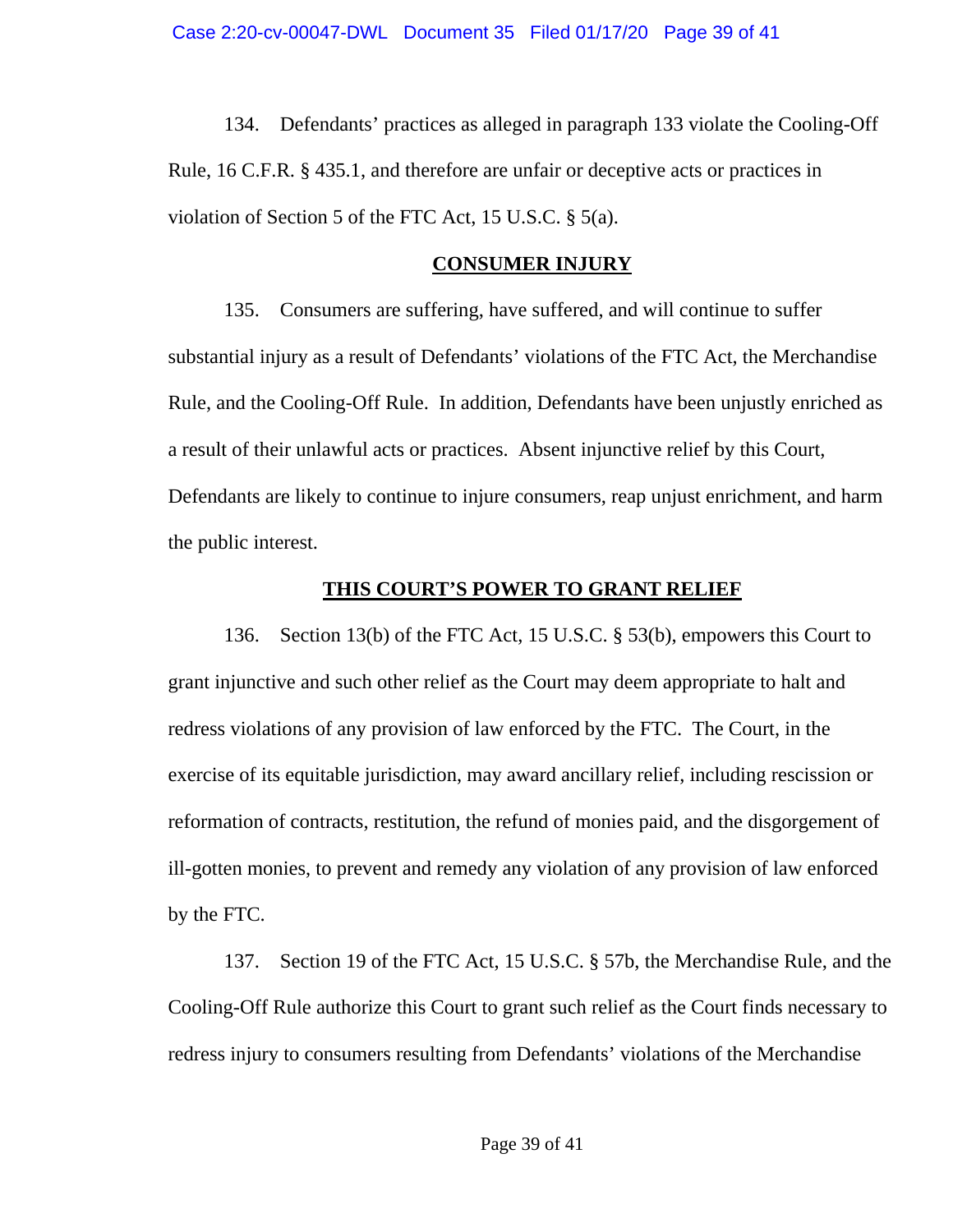Rule and the Cooling-Off Rule, including the rescission or reformation of contracts, and the refund of money.

# **PRAYER FOR RELIEF**

Wherefore, Plaintiff FTC, pursuant to Sections 13(b) and 19 of the FTC Act, 15 U.S.C. §§ 53(b), 57b, the Merchandise Rule, the Cooling-Off Rule, and the Court's own equitable powers, requests that the Court:

 A. Award Plaintiff such preliminary injunctive and ancillary relief as may be necessary to avert the likelihood of consumer injury during the pendency of this action and to preserve the possibility of effective final relief, including but not limited to temporary and preliminary injunctions, and an order providing for immediate access, the turnover of business records, an asset freeze, and the appointment of a receiver;

 B. Enter a permanent injunction to prevent future violations of the FTC Act by Defendants;

 C. Award such relief as the Court finds necessary to redress injury to consumers resulting from Defendants' violations of the FTC Act, the Merchandise Rule, and the Cooling-Off Rule, including but not limited to, rescission or reformation of contracts, restitution, the refund of monies paid, and the disgorgement of ill-gotten monies; and

D. Award Plaintiff the costs of bringing this action, as well as such other and additional relief as the Court may determine to be just and proper.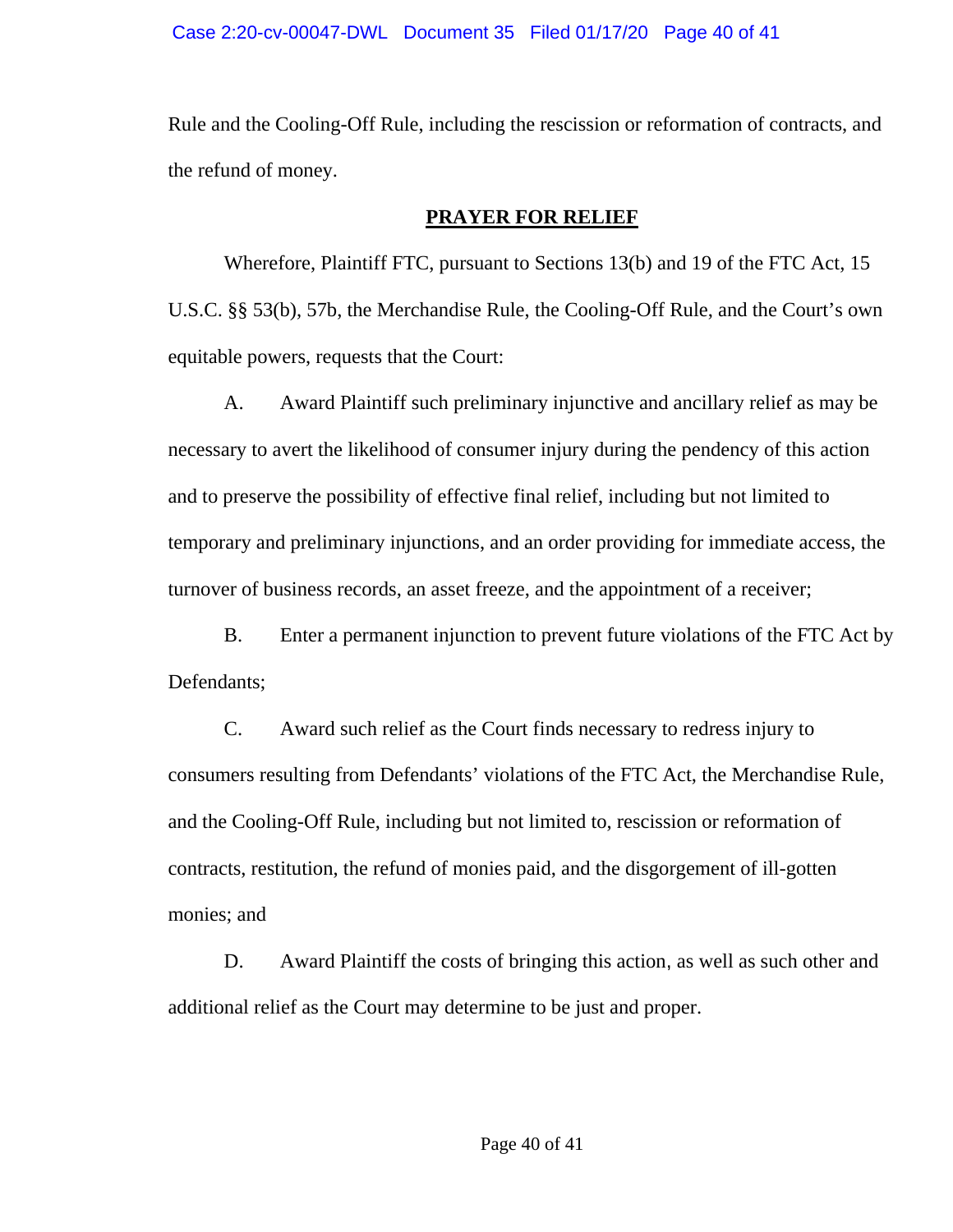### Case 2:20-cv-00047-DWL Document 35 Filed 01/17/20 Page 41 of 41

Respectfully submitted,

 ALDEN F. ABBOTT General Counsel

Dated: January 17, 2020 /s/ Evan M. Mendelson

 EVAN M. MENDELSON, DC Bar No. 996765 JONATHAN W. WARE, DC Bar No. 989414 Federal Trade Commission 600 Pennsylvania Ave. NW Mailstop CC-9528 Washington, DC 20580 (202) 326-3320; emendelson@ftc.gov (202) 326-2726; jware1@ftc.gov (202) 326-3197 (Fax) Attorneys for Plaintiff FEDERAL TRADE COMMISSION